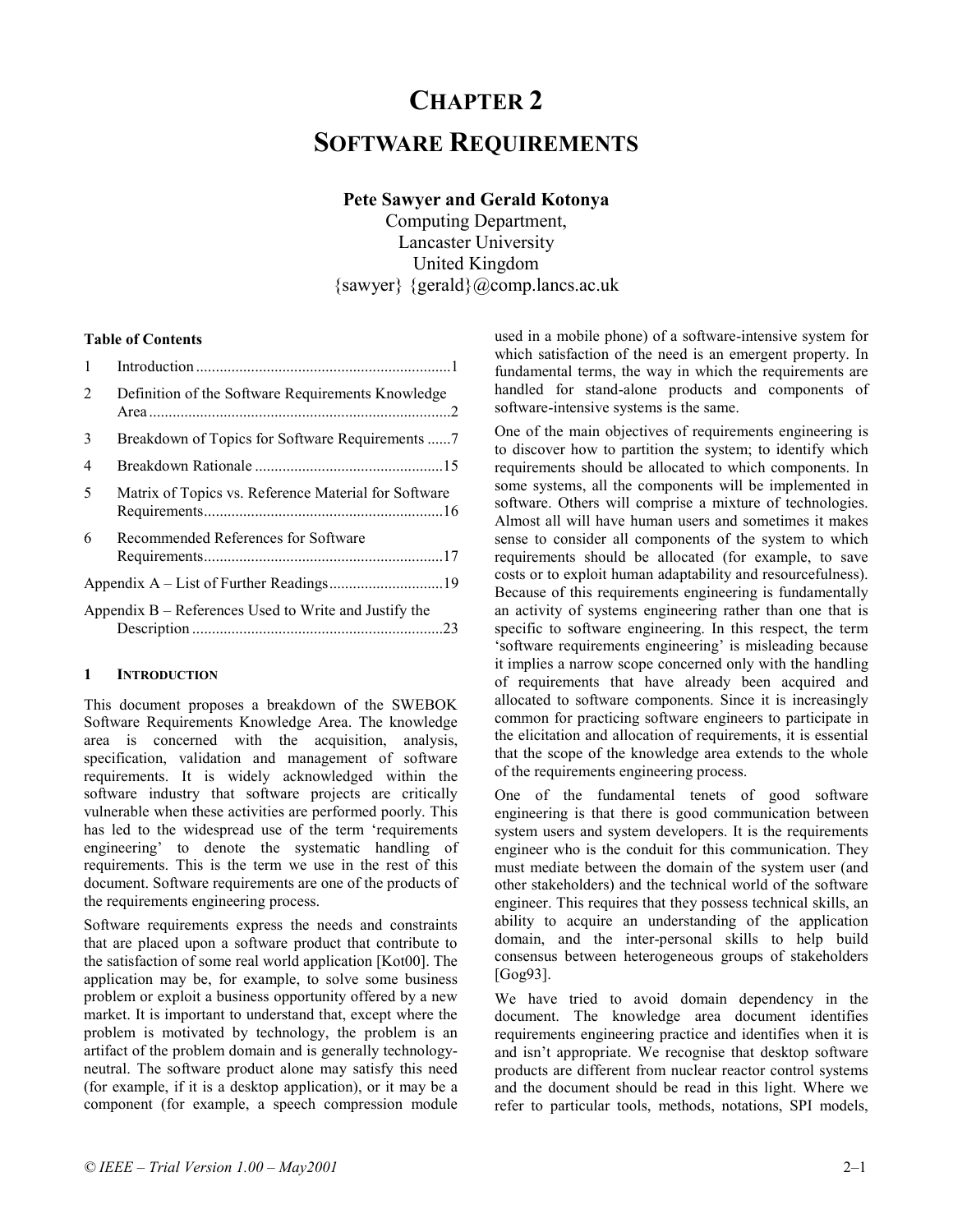etc. it does not imply our endorsement of them. They are merely used as examples.

## **2 DEFINITION OF THE SOFTWARE REQUIREMENTS KNOWLEDGE AREA**

This section provides an overview of requirements engineering in which:

- $\bullet$  the notion of a 'requirement' is defined;
- motivations for systems are identified and their relationship to requirements is discussed;
- a generic process for analysis of requirements is described, followed by a discussion of why, in practice, organisations often deviate from this process; and
- the deliverables of the requirements engineering process and the need to manage requirements are described.

This overview is intended to provide a perspective or 'viewpoint' on the knowledge area that complements the one in Section 3 – Breakdown of topics for the Software Requirements Knowledge Area.

## **2.1 What is a requirement?**

At its most basic, a requirement is a property that must be exhibited in order to solve some problem of the real world [Pfl98, Kot00, Som01, Tha97]. This document refers to requirements on 'systems' rather than 'solutions' because it is concerned with problems that have software-based solutions. Hence, a requirement is a property that must be exhibited by a system developed or adapted to solve a particular problem. The problem may be to automate part of a task of someone who will use the system, to support the business processes of the organisation that has commissioned the system, to correct shortcomings of an existing system, to control a device and many more. The functioning of users, business processes and devices are typically complex. By extension, therefore, the requirements on a system are typically a complex combination of requirements from different people at different levels of an organisation and from the environment in which the system must operate.

Requirements vary in intent and in the kinds of properties they represent. A distinction can be drawn between *product parameters* and *process parameters*. Product parameters are requirements on the system to be developed and can be further classified as [Kot00, Som97]:

- Functional requirements on the system such as formatting some text or modulating a signal. Functional requirements are sometimes known as capabilities.
- Non-functional requirements that act to constrain the solution. Non-functional requirements are sometimes

known as constraints or quality requirements. They can be further classified according to whether they are (for example) performance requirements, maintainability requirements, safety requirements, reliability requirements, electro-magnetic compatibility requirements and many other types of requirements.

A process parameter is essentially a constraint on the development of the system (e.g. 'the software shall be written in Ada'). These are sometimes known as process requirements.

Requirements must be stated clearly and unambiguously and, where appropriate, quantitatively. It is important to avoid vague and unverifiable requirements that depend for their interpretation on subjective judgement ('the system shall be reliable', 'the system shall be user-friendly'). This is particularly important for non-functional requirements. Two examples of quantified requirements are: that a system must increase a call-center's throughput by 20%; and a requirement that a system shall have a probability of generating a fatal error during any hour of operation of less than  $1 * 10^{-8}$ . The throughput requirement is at a very high level and will need to be used to derive a number of detailed requirements. The reliability requirement will tightly constrain the system architecture [Dav93, Som01].

Some requirements are emergent properties. That is, requirements that can't be addressed by a single component, but which depend for their satisfaction on how all the system components inter-operate. The throughput requirement for a call-centre given above would, for example, depend upon how the telephone system, information system and the operators all interacted under actual operating conditions. Emergent properties are crucially dependent upon the system architecture.

An essential property of all requirements is that they should be verifiable. It may be difficult or costly to verify certain requirements. For example, verification of the throughput requirement on the call-center may necessitate the development of simulation software. The requirements engineering and V&V personnel must ensure that the requirements can be verified within the available resource constraints.

Some requirements generate implicit process requirements. The choice of verification method is one example. Another might be the use of particularly rigorous analysis techniques (such as formal specification methods) to reduce systemic errors that can lead to inadequate reliability. Process requirements may also be imposed directly by the development organization, their customer, or a third party such as a safety regulator.

Requirements have other attributes in addition to the behavioural property that they express. Common examples include a priority rating to enable trade-offs in the face of finite resources and a status value to enable project progress to me monitored. Every requirement must be uniquely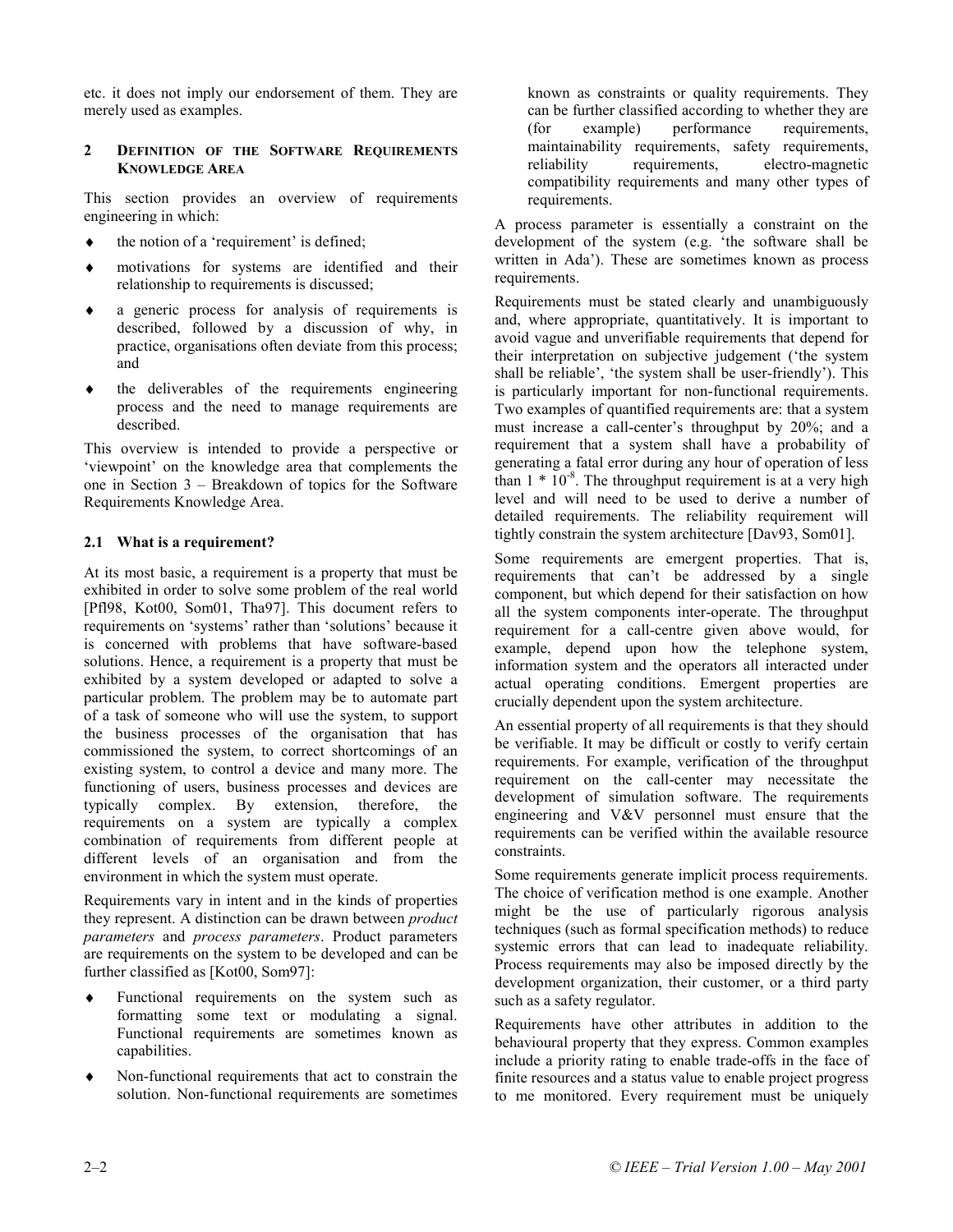identified so that they can be subjected to configuration control and managed over the entire system life cycle.

## **2.2 System requirements and process drivers**

The literature on requirements engineering sometimes calls system requirements "user requirements". We prefer a restricted definition of the term user requirements in which they denote the requirements of the people who will be the system customers or end-users. System requirements, by contrast, are inclusive of user requirements, requirements of other stakeholders (such as regulatory authorities) and requirements that do not have an identifiable human source. Typical examples of system stakeholders include (but are not restricted to):

- ♦ Users the people who will operate the system. Users are often a heterogeneous group comprising people with different roles and requirements.
- $C$ ustomers the people who have commissioned the system or who represent the system's target market.
- Market analysts a mass-market product will not have a commissioning customer so marketing people are often needed to establish what the market needs and to act as proxy customers.
- $Regularors$  many application domains such as banking and public transport are regulated. Systems in these domains must comply with the requirements of the regulatory authorities.
- System developers these have a legitimate interest in profiting from developing the system by, for example, reusing components in different products. If, in this scenario, a customer of a particular product has specific requirements that compromise the potential for component reuse, the developer must carefully weigh their own stake against those of the customer. For mass-market products, the developer is often the primary stakeholder because they wish to maintain the product in as large a market as possible for as long as possible.

In addition to these human sources of requirements, important system requirements often derive from other devices or systems in the environment, which require some services of the system or act to constrain the system, or even from fundamental characteristics of the application domain [Lou95, Tha97]. For example, a business system may be required to inter-operate with a legacy database and many military systems have to be tolerant of high levels of electro-magnetic radiation. We talk of 'eliciting' requirements but in practice the requirements engineer has to systematically extract and inventory the requirements from a combination of human stakeholders, the system's environment, feasibility studies, market analyses, business plans, analyses of competing products and domain knowledge [Som97].

The elicitation and analysis of system requirements needs to be driven by the need to achieve the overall project aims. To provide this focus, a business case should be made which clearly defines the benefits that the investment must deliver. These should act as a 'reality check' that can be applied to the system requirements to ensure that project focus does not drift. Where there is any doubt about the technical, operational or financial viability of the project, a feasibility analysis should be conducted. This is designed to identify project risks and assess the extent to which they threaten the system's viability. Risks should be documented in the project management plan.

Typical risks include the ability to satisfy non-functional requirements such as performance, or the availability of off-the-shelf components. In some specialised domains, it may be necessary to design simulations to generate data to enable an assessment of the project risks to be made. In domains such as public transport where safety is an issue, a hazard analysis should be conducted from which safety requirements can be identified.

## **2.3 Overview of requirements analysis**

Once the aims of the project have been established, the work of eliciting, analysing and validating the system requirements can commence. This is crucial to gaining a clear understanding of the problem for which the system is to provide a solution and its likely cost [Tha97].

The requirements engineer must strive for completeness by ensuring that all the relevant sources of requirements are identified and consulted. It will usually be infeasible to consult everyone. There may be many of users of a large system, for example. However, representative examples of each class of system stakeholder should be identified and consulted. Although individual stakeholders will be authoritative about aspects of the system that represent their interests or expertise, the requirements engineer has the responsibility to create the 'big picture' to permit for the assurance of completeness with all individual stakeholders.

Elicitation of the stakeholders' requirements is rarely easy and the requirements engineer has to learn a range of techniques for helping people articulate how they do their jobs and what would help them do their jobs better. There are many social and political issues that can affect stakeholders' requirements and their ability or willingness to articulate them and it is necessary to be sensitive to them [Gog93]. In many cases, it is necessary to provide a contextual framework that serves to focus the consultation; to help the stakeholder identify what is possible and help the requirements engineer verify their understanding. Exposing the stakeholders to prototypes may help, and these don't necessarily have to be high fidelity. A series of rough sketches on a flip chart can sometimes serve the same purpose as a software prototype, whilst avoiding the pitfalls of distraction caused by cosmetic features of the software. Walking the stakeholder through a small number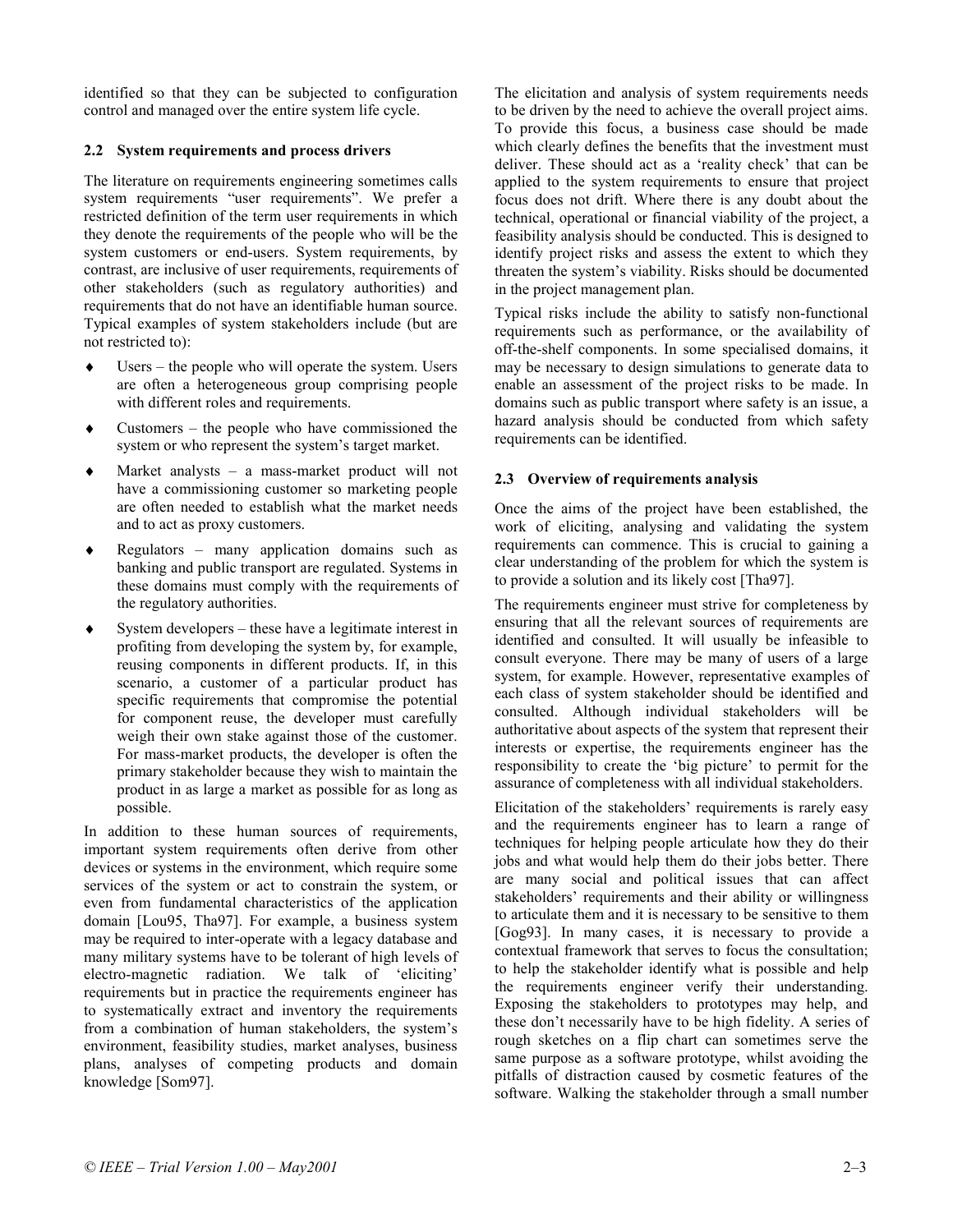of scenarios representing sequences of events in the application domain can also help the stakeholder and requirements engineer to explore the key factors affecting the requirements.

Once identified, the system requirements should be validated by the stakeholders and trade-offs negotiated before further resources are committed to the project. To enable validation, the system requirements are normally kept at a high level and expressed in terms of the application domain rather than in technical terms. Hence the system requirements for an Internet book store will be expressed in terms of books, authors, warehousing and credit card transactions, not in terms of the communication protocols, or key distribution algorithms that may form part of the solution. Too much technical detail at this stage obscures the essential characteristics of the system viewed from the perspective of its customer and users.

Some system requirements may not be satisfiable. Some may be technically infeasible, others may be too costly to implement and some will be mutually incompatible. The requirements engineer must analyse the requirements to understand their implications and how they interact. They must be prioritised and their costs estimated. The goal is to identify the scope of the system and a 'baseline' set of system requirements that is feasible and acceptable. This may necessitate helping stakeholders whose requirements conflict (with each other or with cost or other constraints) to negotiate acceptable trade-offs.

To help the analysis of the system requirements, conceptual models of the system are constructed. These aid understanding of the logical partitioning of the system, its context in the operational environment and the data and control communications between the logical entities. In general, a mix of static (e.g. an object model) and dynamic (e.g. event traces and state diagrams) should be developed to explore different aspects of the system and it's problem domain. However, the choice of which aspects to model is conditioned by the nature of the problem domain.

The system requirements must be analysed in the context of all the applicable constraints. Constraints come from many sources, such as the business environment, the customer's organizational structure and the system's operational environment. They include budget, schedule, technical (non-functional requirements), regulatory and other constraints. Hence, the requirements engineer's job is not restricted to eliciting stakeholders' requirements, but includes making assessments of their feasibility. Requirements that are clearly infeasible should be rejected and the reason for rejection recorded. Requirements that are merely suspected of being infeasible are more difficult. A feasibility study may be justified if, for example, a doubtful requirement is strongly advocated by stakeholders [Kot00, Lou95].

Project resources should be focused on the most important priority requirements. In principle, the requirements should be both *necessary and sufficient* – there should be nothing left out or anything that doesn't need to be included. Achieving this is, of course, difficult. The absence of important requirements information can only be detected by rigorous analysis. Similarly, it may take considerable effort to reach consensus on requirement priorities because one stakeholder's essential requirement may have only cosmetic value to another. In practice, the existence of sufficient resources will allow some non-essential requirements to be satisfied, while insufficient resources may force even strongly advocated requirements to be excluded. Regardless of how the baseline is identified, requirements and V&V personnel must derive acceptance tests that will assure compliance with the requirements before delivery or release of the product.

Eventually, a complete and coherent set of system requirements will emerge as the result of the analysis process. At this point, the principal areas of functionality should be clear. Subsystems or components are defined to handle each principle area of functionality. The system requirements are then allocated or distributed to subsystems/components.

This activity of partitioning and allocation is part of architectural design. Architectural design is a skill that is driven by many factors such as the recognition of reusable architectural 'patterns' or the existence of off-the shelf components. Derivation of the system architecture represents a major milestone in the project and it is crucial to get the architecture right. In particular, the interaction of the system components crucially affects the extent to which the system will exhibit the desired emergent properties. At this point, the system requirements and system architecture are documented, reviewed and 'signed off' as the baseline for subsequent development, project planning and cost estimation.

Except in small-scale systems, it is generally infeasible for software developers to begin detailed design of system components from the system requirements document. The requirements allocated to components that are complex systems in themselves will need to undergo further cycles of analysis in order to add more detail, and to interpret the domain-oriented system requirements for developers who may lack sufficient knowledge of the application domain to interpret them correctly. Hence, a number of detailed technical requirements are typically derived from each high-level system requirement. It is crucial to record and maintain this derivation to enable requirements to be traced. Tracing is crucial to requirements management because it allows, for example, the impact of any subsequent changes to the requirements to be assessed.

Refinement of the requirements and system architecture is where requirements engineering merges with software design. There is no clear-cut boundary but it is rare for requirements analysis to continue beyond 2 or 3 levels of architectural decomposition before responsibility is handed over to the design teams for the individual components.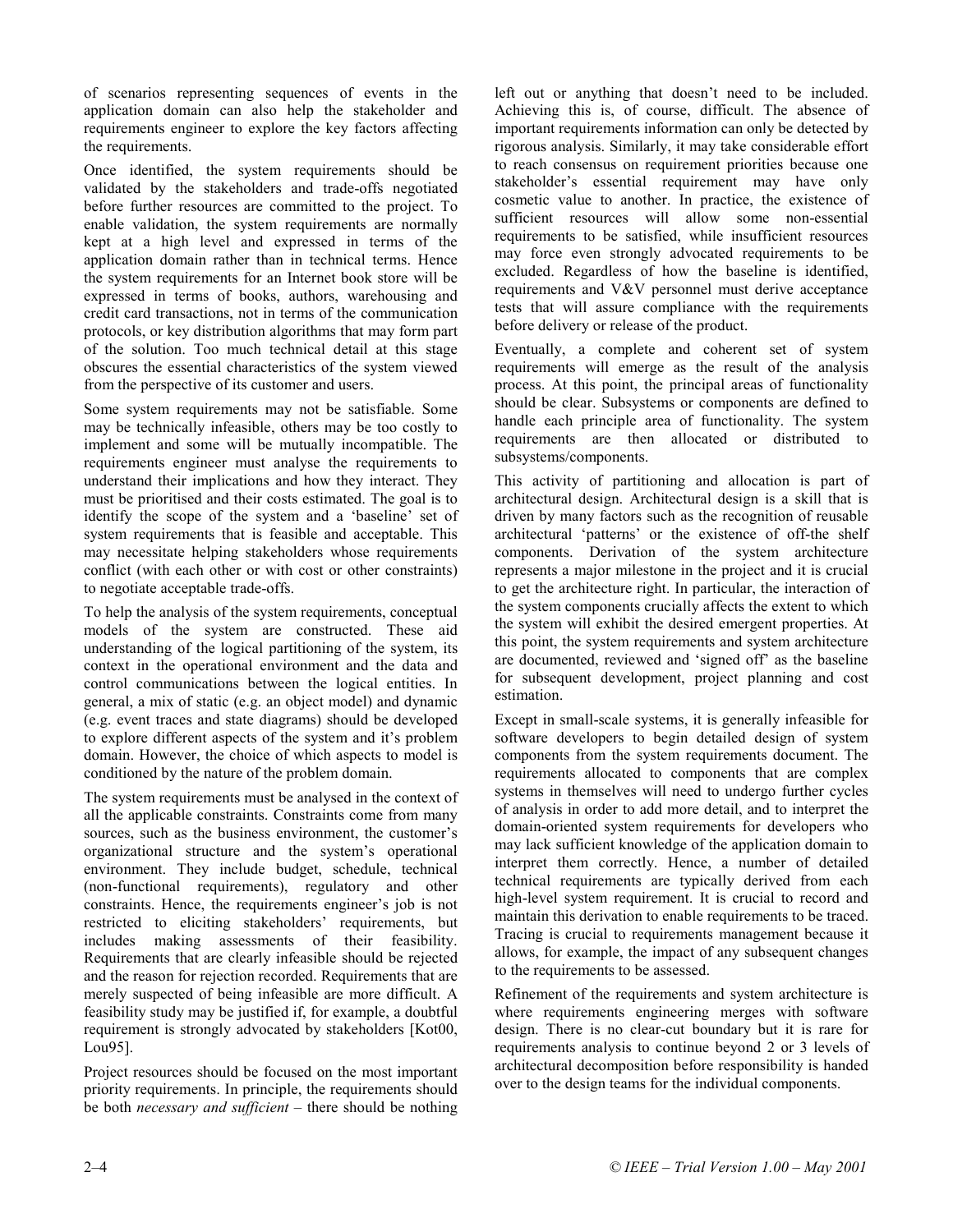#### **2.4 Requirements engineering in practice**

The overview of requirements analysis given in section 2.3 described the process of eliciting and analysing requirements and deriving the system architecture as if it was a linear sequence of activities. This is an idealised view of the process. This section examines some reasons why a linear process is seldom practicable in the context of real software projects.

There is a general pressure in the software industry for ever-shorter development cycles, and this is particularly pronounced in highly competitive market-driven sectors. Moreover, most projects are constrained in some way by their environment and many are upgrades to or revisions of existing systems where the system architecture is a given. In practice, therefore, it is almost always impractical to implement requirements engineering as a linear, deterministic process where system requirements are elicited from the stakeholders, baselined, allocated and handed over to the software development team. It is certainly a myth that the requirements for large systems are ever perfectly understood or perfectly specified [Som97].

Instead, requirements typically iterate toward a level of quality and detail that is sufficient to permit design and procurement decisions to me made. In some projects, this may result in the requirements being baselined before all their properties are fully understood. This risks expensive rework if problems emerge late in the development process. However, requirements engineers are necessarily constrained by project management plans and must therefore take steps to ensure that the requirements' quality is as high as possible given the available resources. They should, for example, make explicit any assumptions that underpin the requirements, and any known problems.

Even where requirements engineering is well resourced, the level of analysis will seldom be uniformly applied. For example, early in the analysis process experienced engineers are often able to identify where existing or offthe-shelf solutions can be adapted to the implementation of system components. The requirements allocated to these need not be elaborated further, while others, for which a solution is less obvious, may need to be subjected to further analysis. Critical requirements, such as those concerned with public safety, must always be analyzed rigorously.

In almost all cases requirements understanding continues to evolve as design and development proceeds. This often leads to the revision of requirements late in the life cycle. Perhaps the most crucial point of understanding about requirements engineering is that a significant proportion of the requirements *will* change. This is sometimes due to errors in the analysis, but it is frequently an inevitable consequence of change in the 'environment': the customer's operating or business environment; or in the market into which the system must sell, for example. Whatever the cause, it is important to recognise the inevitability of change and adopt measures to mitigate the effects of change. Change has to be managed by ensuring that proposed changes go through a defined review and approval process, and by applying careful requirements tracing, impact analysis and version management. Hence, the requirements engineering process is not merely a frontend task to software development, but spans the whole development life cycle. In a typical project the activities of the requirements engineer evolve over time from elicitation to change management.

#### **2.5 Products and deliverables**

Good requirements engineering requires that the products of the process - the deliverables - are defined. The most fundamental of these in requirements engineering is the requirements document. This often comprises two separate documents (an architecture description may also be developed at this stage - see the knowledge area description for software design):

A document that specifies the system requirements. This is sometimes known as the requirements definition document, user requirements document or, as defined by IEEE std 1362-1998, the concept of operations (ConOps) document. This document serves to define the high-level system requirements from the stakeholders' perspective(s). It also serves as a vehicle for validating the system requirements. Its readership includes representatives of the system stakeholders. It must therefore be couched in terms of the customer's domain. In addition to a list of the system requirements, the requirements definition needs to include background information such as statements of the overall objectives for the system, a description of its target environment and a statement of the constraints and nonfunctional requirements on the system. It may include conceptual models designed to illustrate the system context, usage scenarios, the principal domain entities, and data, information and work flows [Tha97].

A document that specifies the software requirements. This is sometimes known as the software requirements specification (SRS). The purpose and readership of the SRS is somewhat different than the requirements definition document. In crude terms, the SRS documents the detailed requirements derived from the system requirements, and which have been allocated to software. The non-functional requirements in the requirements definition should have been elaborated and quantified. The principal readership of the SRS can be assumed to have some knowledge of software engineering concepts. This can be reflected in the language and notations used to describe the requirements. and in the detail of models used to illustrate the system. For custom software, the SRS may form the basis of a contract between the developer and customer [Kot00, Tha97].

Requirements documents must be structured so as to minimize the effort needed to read and locate information within them. Failure to achieve this reduces the likelihood that the system will conform to the requirements. It also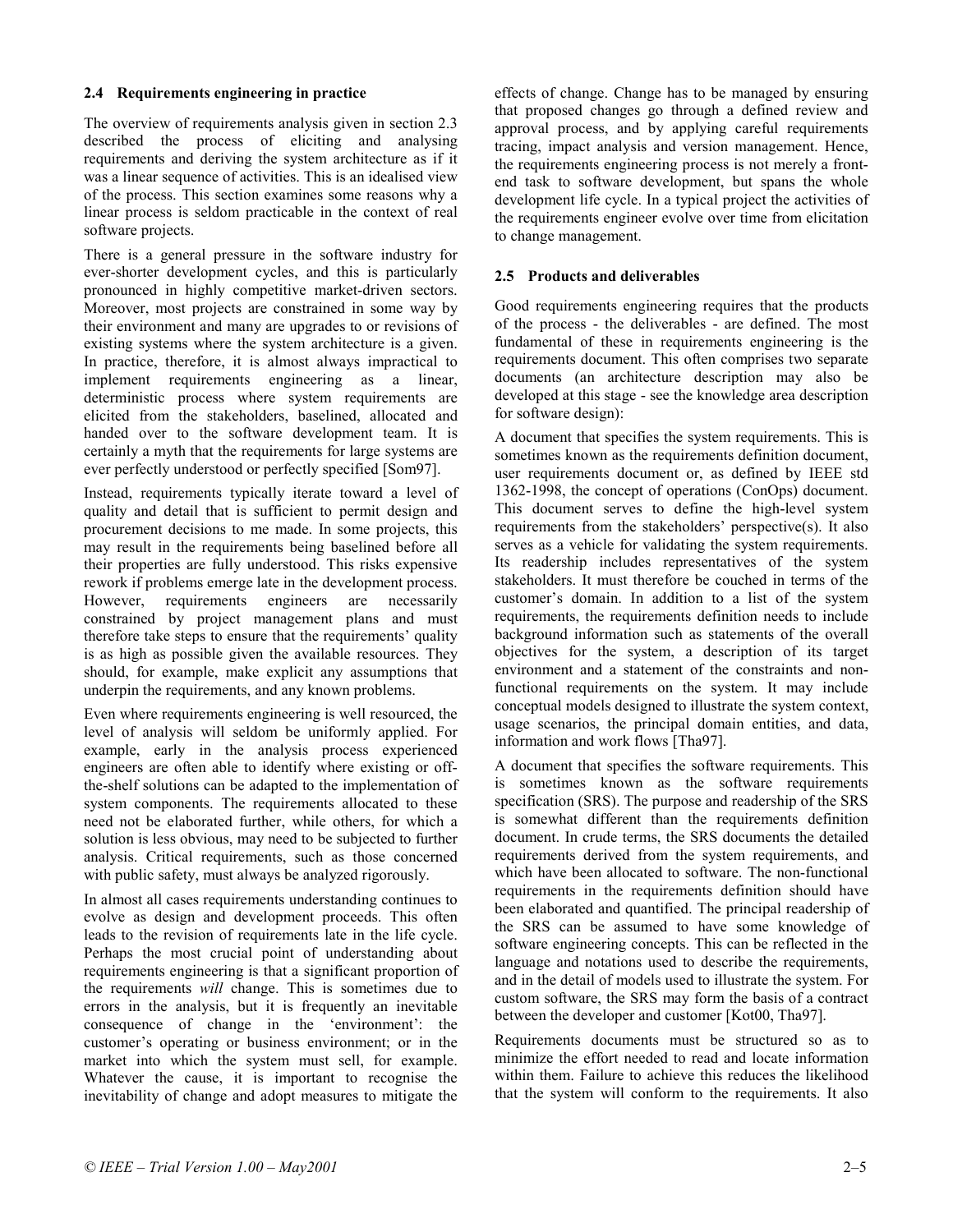hinders the ability to make controlled changes to the document as the system and its requirements evolve over time. Standards such as IEEE std 1362-1998 and IEEE std 830-1998 provide templates for requirements documents. Such standards are intended to be generic and need to be tailored to the context in which they are used.

Care must also be taken to describe requirements as precisely as possible. Requirements are usually written in natural language but in the SRS this may be supplemented by formal or semi-formal descriptions. Selection of appropriate notations permits particular requirements and aspects of the system architecture to be described more precisely and concisely than natural language. The general rule is that notations should be used that allow the requirements to be described as precisely as possible. This is particularly crucial for safety-critical and certain other types of dependable systems. However, the choice of notation is often constrained by the training, skills and preferences of the document's authors and readers.

Natural language has many serious shortcomings as a medium for description. Among the most serious are that it is ambiguous and hard to describe complex concepts precisely. Formal notations such as Z or CSP avoid the ambiguity problem because their syntax and semantics are formally defined. However, such notations are not expressive enough to adequately describe every system aspect. Natural language, by contrast, is extraordinarily rich and able to describe, however imperfectly, almost any concept or system property. A natural language is also likely to be the document author and readerships' only *lingua franca*. Because natural language is unavoidable, requirements engineers must be trained to use language simply, concisely and to avoid common causes of mistaken interpretation. These include:

- long sentences with complex sub-clauses;
- the use of terms with more than one plausible interpretation (ambiguity);
- presenting several requirements as a single requirement;
- inconsistency in the use of terms such as the use of synonyms.

To counteract these problems, requirements descriptions often adopt a stylized form and use a restricted subset of a natural language. It is good practice, for example, to standardize on a small set of modal verbs to indicate relative priorities. For example, 'shall' is commonly used to indicate that a requirement is mandatory, and 'should' to indicate a requirement that is merely desirable. Hence, the requirement 'The emergency breaks shall be applied to bring the train to a stop if the nose of the train passes a signal at DANGER' is mandatory.

The requirements documents(s) must be subject to validation and verification procedures. The requirements must be validated to ensure that the requirements engineer

has understood the requirements. It is also important to verify that a requirements document conforms to company standards, and is understandable, consistent and complete. Formal notations offer the important advantage that they permit the last two properties to be proven (in a restricted sense, at least). The document(s) should be subjected to review by different stakeholders including representatives of the customer and developer. Crucially, requirements documents must be placed under the same configuration management regime as the other deliverables of the development process [Byr94, Ros98].

The requirements document(s) are only the most visible manifestation of the requirements. They exclude information that is not required by the document readership. However this other information is needed in order to manage them. In particular, it is essential that requirements are traced.

One method for tracing requirements is through the construction of a directed acyclic graph (DAG) that records the derivation of requirements and provides audit trails of requirements. As a minimum, requirements need to be traceable backwards to their source (e.g. from a software requirement back to the system requirement(s) from which it was elaborated), and forwards to the design or implementation artifacts that implement them (e.g. from a software requirement to the design document for a component that implements it). Tracing allows the requirements to be managed. In particular, it allows an impact analysis to be performed for a proposed change to one of the requirements.

Modern requirements management tools help maintain tracing information. They typically comprise a database of requirements and a graphical user interface:

- to store the requirement descriptions and attributes;
- to allow the trace DAGs to be generated automatically;
- to allow the propagation of requirements changes to be depicted graphically;
- ♦ to generate reports on the status of requirements (such as whether they have been analysed, approved, implemented, etc.);
- to generate requirements documents that conform to selected standards;
- and to apply configuration management to the requirements.

It should be noted that not every organisation has a culture of documenting and managing requirements. It is common for dynamic start-up companies which are driven by a strong 'product vision' and limited resources to view requirements documentation as an unnecessary overhead. Inevitably, however, as these companies expand, as their customer base grows and as their product starts to evolve, they discover that they need to recover the requirements that motivated product features in order to assess the impact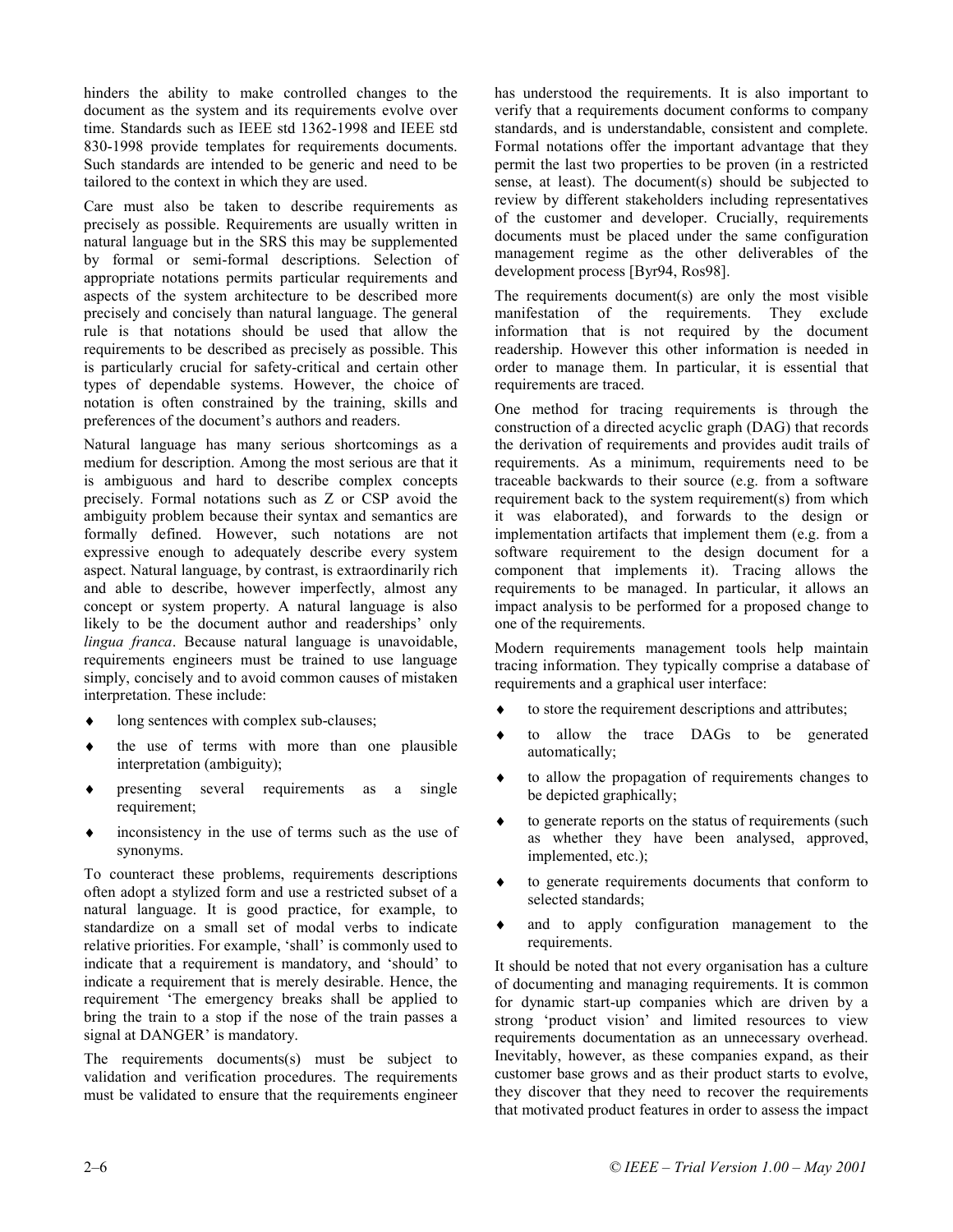of proposed changes. Hence, requirements documentation and management are fundamental to the any requirements engineering process.

#### **3 BREAKDOWN OF TOPICS FOR SOFTWARE REQUIREMENTS**

The knowledge area breakdown we have chosen is broadly compatible with the sections of ISO/IEC 12207-1995 that refer to requirements engineering activities. This standard views the software process at 3 different levels as primary, supporting and organizational life cycle processes. In order to keep the breakdown simple, we conflate this structure into a single life cycle process for requirements engineering. The separate topics that we identify include primary life cycle process activities such as requirements elicitation and requirements analysis, along with requirements engineering-specific descriptions of management and, to a lesser degree, organizational processes. Hence, we identify requirements validation and requirements management as separate topics.

We are aware that a risk of this breakdown is that a waterfall-like process may be inferred. To guard against this, the first topic, the requirements engineering process, is designed to provide a high-level overview of requirements engineering by setting out the resources and constraints that requirements engineering operates under and which act to configure the requirements engineering process.

There are, of course, many other ways to structure the breakdown. For example, instead of a process-based structure, we could have used a product-based structure (system requirements, software requirements, prototypes, use-cases, etc.). We have chosen the process-based breakdown to reflect the fact that requirements engineering, if it is to be successful, must be considered as a process with complex, tightly coupled activities (both sequential and concurrent) rather than as a discrete, one-off activity at the outset of a software development project. The breakdown is compatible with that used by many of the works in the recommended reading list (Appendices C and D). See section 4. for an itemised rationale for the breakdown.

The breakdown comprises 6 topics as shown in Table 1 [Kot00, Lou95, Tha97].



**Table 1** Knowledge area breakdown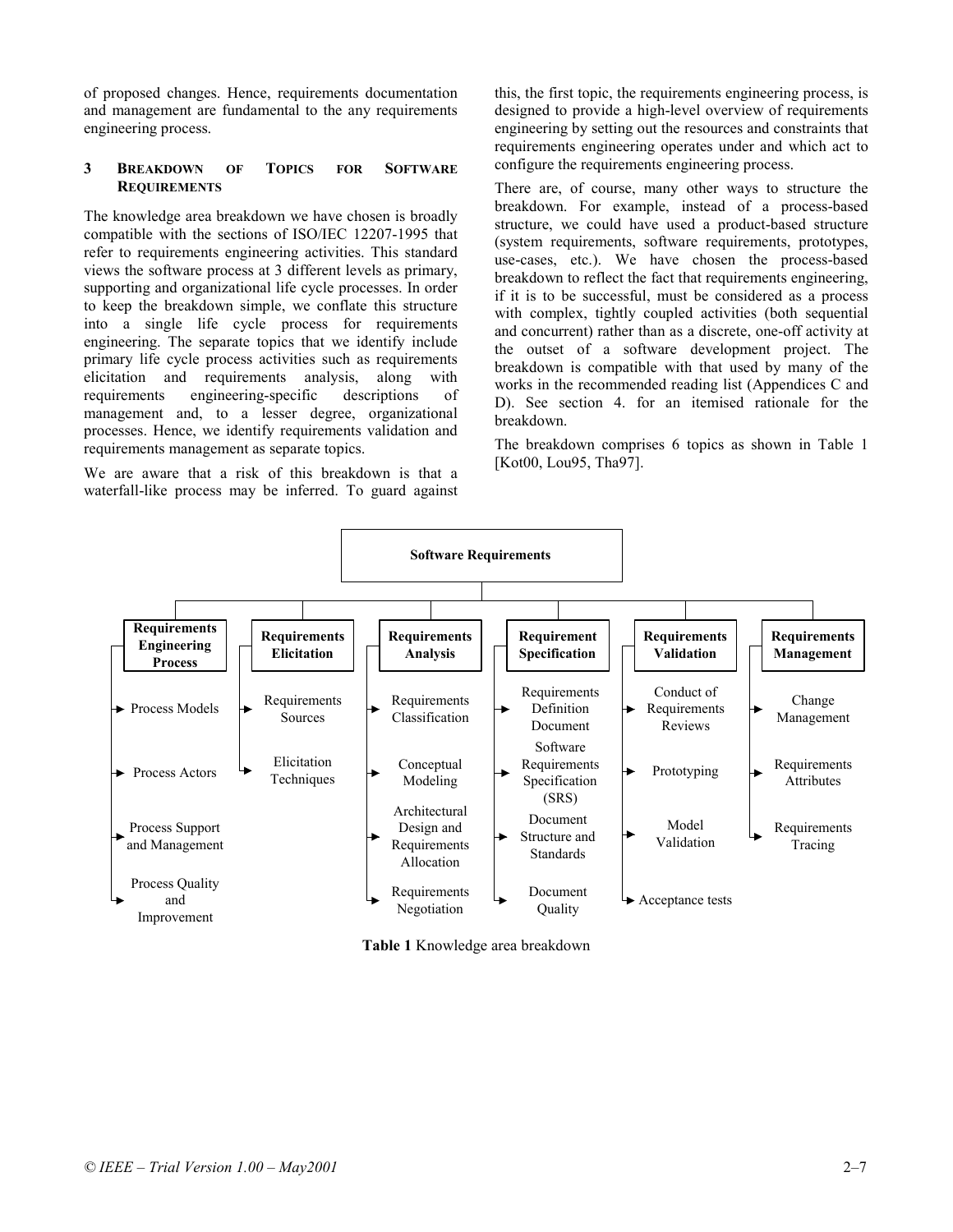Figure 1 shows conceptually, how these activities comprise an iterative requirements engineering process. The different activities in requirements engineering are repeated until an acceptable requirements specification document is produced or until external factors such as schedule pressure or lack of resources cause the requirements engineering process to terminate. It is important to note that terminating the requirements engineering process prematurely can have a detrimental effect on the system design. After a final requirements document has been produced, any further changes become part of the requirements management process.



**Figure 1** A spiral model of the requirements engineering process Draft requirements document

#### **3.1 The requirements engineering process**

This section introduces the requirements engineering process, orienting the remaining 5 topics and showing how requirements engineering dovetails with the overall software engineering process.

#### 3.1.1 Process models.

The objective of this subtopic is to provide an understanding that the requirements engineering process:

- is not a discrete front-end activity of the software life cycle, but rather, a process that is initiated at the beginning of a project and continues to be refined throughout the life cycle of the software process;
- ♦ must identify requirements as configuration items, and manage them under the same configuration regime as other products of the development process;
- will need to be tailored to the organisation and project context.

In particular, the subtopic is concerned with how the activities of elicitation, analysis, specification, validation

and management are configured for different types of project and constraints. The subtopic is also with activities that provide input to the requirements engineering process such as marketing and feasibility studies.

#### 3.1.2 Process actors.

This subtopic introduces the roles of the people who participate in the requirements engineering process. Requirements engineering is fundamentally interdisciplinary and the requirements engineer needs to mediate between the domains of the user and software engineering. There are often many people involved besides the requirements engineer, each of whom have a stake in the system. The stakeholders will vary across different projects but always includes users/operators and customer (who need not be the same) [Gog93]. These need not be homogeneous groups because there may be many users and many customers, each with different concerns. There may also be other stakeholders who are external to the user's/customer's organisation, such as regulatory authorities, whose requirements need to be carefully analysed. The system/software developers are also stakeholders because they have a legitimate interest in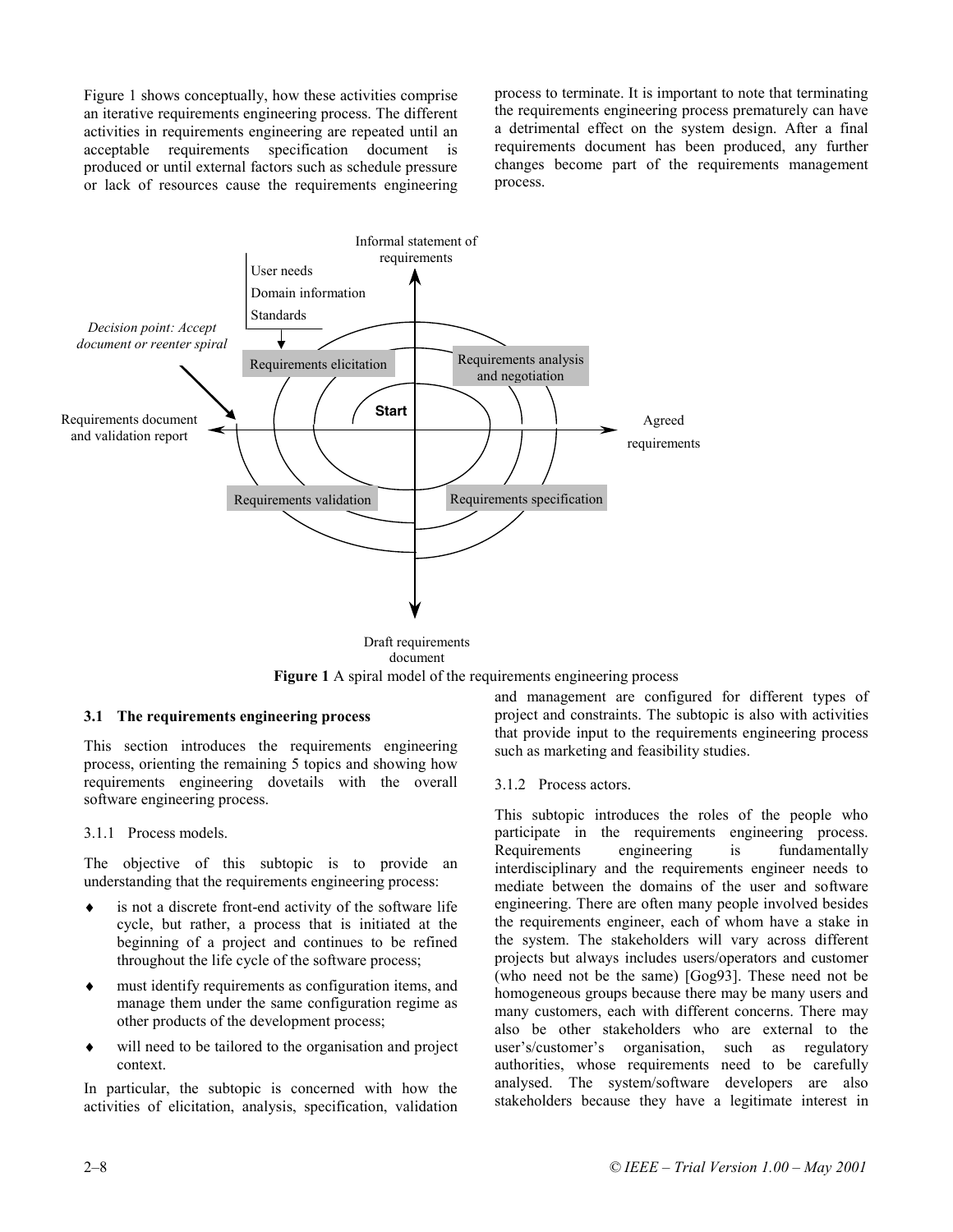profiting from the system. Again, these may be a heterogeneous group in which (for example) the system architect has different concerns from the system tester.

It will not be possible to perfectly satisfy the requirements of every stakeholder and the requirements engineer's job is to negotiate a compromise that is both acceptable to the principal stakeholders and within budgetary, technical, regulatory and other constraints. A prerequisite for this is that all the stakeholders are indentified, the nature of their 'stake' is analysed and their requirements are elicited.

3.1.3 Process support and management.

This subtopic introduces the project management resources required and consumed by the requirements engineering process. This topic merely sets the context for topic 3 (Initiation and scope definition) of the software management KA. Its principal purpose is to make the link from process activities identified in 3.1.1 to issues of cost, human resources, training and tools.

Table 2 shows the links to common themes in other KAs.

3.1.4 Process quality and improvement.

This subtopic is concerned with requirements engineering process quality assessment. Its purpose is to emphasize the key role requirements engineering plays in terms of the cost, timeliness and customer satisfaction of software products [Som97]. It will help to orient the requirements engineering process with quality standards and process improvement models for software and systems. Process quality and improvement is closely related to the software quality KA and the software process KA. Of particular interest are issues of software quality attributes and measurement, and software process definition. This subtopic covers:

- requirements engineering coverage by process improvement standards and models;
- requirements engineering measures and benchmarking;
- improvement planning and implementation

| Links to common themes |                                                                                                                                                                                                                                                                                                                                                                                                                                                                                                    |
|------------------------|----------------------------------------------------------------------------------------------------------------------------------------------------------------------------------------------------------------------------------------------------------------------------------------------------------------------------------------------------------------------------------------------------------------------------------------------------------------------------------------------------|
| Quality                | The process quality and improvement subtopic is concerned with quality. It<br>contains links to SPI standards such as the software and systems engineering<br>capability maturity models, the forthcoming ISO/IEC 15504 and ISO 9001-3<br>guideline. Requirements engineering process is at best peripheral to these and<br>the only work to address requirements engineering processes specifically, is the<br>requirements engineering good practice guide [Som97].                              |
| <b>Standards</b>       | SPI models/standards as described in the quality theme above. In addition, the<br>life cycle software engineering standard ISO/IEC 12207-1995 describes<br>requirements engineering activities in the context of the primary, supporting<br>and organizational life cycle processes for software.                                                                                                                                                                                                  |
| Measurement            | At the process level, requirements measures tend to be relatively coarse-grained<br>and concerned with (e.g.) counting numbers of requirements and numbers and<br>effects of requirements changes. If these indicate room for improvement (as<br>they inevitably will) it is possible to measure the extent and rigour with which<br>requirements 'good practice' is used in a process. These measures can serve to<br>highlight process weaknesses that should be the target improvement efforts. |
| Tools                  | General project management tools. Refer to the software management KA.                                                                                                                                                                                                                                                                                                                                                                                                                             |

**Table 2** Process quality links to other KAs

## **3.2 Requirements elicitation**

This topic covers what is sometimes termed 'requirements capture', 'requirements discovery' or 'requirements acquisition'. It is concerned with where requirements come from and how they can be collected by the requirements engineer. Requirements elicitation is the first stage in building an understanding of the problem the software is required to solve. It is fundamentally a human activity and is where the stakeholders are identified and relationships established between the development team (usually in the form of the requirements engineer) and the customer.

## 3.2.1 Requirements sources

In a typical system, there will be many sources of requirements and it is essential that all potential sources are identified and evaluated for their impact on the system. This subtopic is designed to promote awareness of different requirements sources and frameworks for managing them. The main points covered are:

 Goals. The term 'Goal' (sometimes called 'business concern' or 'critical success factor') refers to the overall, high-level objectives of the system. Goals provide the motivation for a system but are often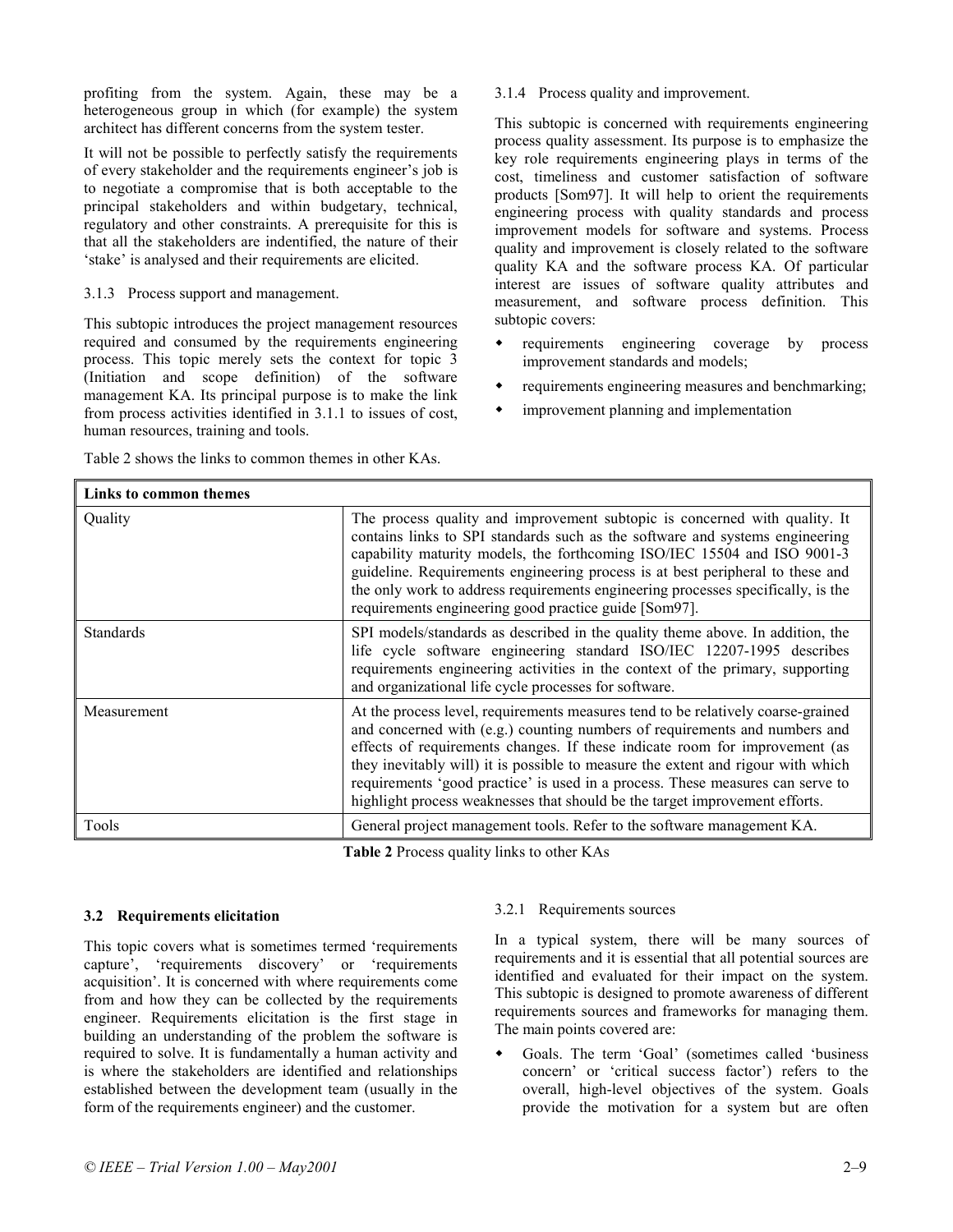vaguely formulated. Requirements engineers need to pay particular attention to assessing the value (relative to priority) and cost of goals. A feasibility study is a relatively low-cost way of doing this [Lou95].

- Domain knowledge. The requirements engineer needs to acquire or to have available knowledge about the application domain. This enables them to infer tacit knowledge that the stakeholders do not articulate, assess the trade-offs that will be necessary between conflicting requirements and sometimes to act as a 'user' champion.
- System stakeholders (see 3.1.2). Many systems have proven unsatisfactory because they have stressed the requirements for one group of stakeholders at the expense of others. Hence, systems are delivered that are hard to use or which subvert the cultural or political structures of the customer organisation. The requirements engineer needs to identify represent and manage the 'viewpoints' of many different types of stakeholder [Kot00].
- The operational environment. Requirements will be derived from the environment in which the software will execute. These may be, for example, timing constraints in a real-time system or interoperability constraints in an office environment. These must be actively sought because they can greatly affect system feasibility, cost, and restrict design choices [Tha97].
- The organizational environment. Many systems are required to support a business process and this may be conditioned by the structure, culture and internal politics of the organisation. The requirements engineer needs to be sensitive to these since, in general, new software systems should not force unplanned change to the business process.

## 3.2.2 Elicitation techniques

When the requirements sources have been identified the requirements engineer can start eliciting requirements from them. This subtopic concentrates on techniques for getting human stakeholders to articulate their requirements. This is a very difficult area and the requirements engineer needs to be sensitized to the fact that (for example) users may have difficulty describing their tasks, may leave important information unstated, or may be unwilling or unable to cooperate. It is particularly important to understand that elicitation is not a passive activity and that even if cooperative and articulate stakeholders are available, the requirements engineer has to work hard to elicit the right information. A number of techniques will be covered, but the principal ones are [Gog93]:

- Interviews. Interviews are a 'traditional' means of eliciting requirements. It is important to understand the advantages and limitations of interviews and how they should be conducted.
- Scenarios. Scenarios are valuable for providing context to the elicitation of users' requirements. They allow the requirements engineer to provide a framework for questions about users' tasks by permitting 'what if?' and 'how is this done?' questions to be asked. There is a link to 3.3.2. (conceptual modeling) because recent modeling notations have attempted to integrate scenario notations with object-oriented analysis techniques.
- Prototypes. Prototypes are a valuable tool for clarifying unclear requirements. They can act in a similar way to scenarios by providing a context within which users better understand what information they need to provide. There is a wide range of prototyping techniques, which range from paper mock-ups of screen designs to beta-test versions of software products. There is a strong overlap with the use of prototypes for requirements validation (3.5.2).
- Facilitated meetings. The purpose of these is to try to achieve a summative effect whereby a group of people can bring more insight to their requirements than by working individually. They can brainstorm and refine ideas that may be difficult to surface using (e.g.) interviews. Another advantage is that conflicting requirements are surfaced early on in a way that lets the stakeholders recognise where there is conflict. At its best, this technique may result in a richer and more consistent set of requirements than might otherwise be achievable. However, meetings need to be handled carefully (hence the need for a facilitator) to prevent a situation where the critical abilities of the team are eroded by group loyalty, or the requirements reflecting the concerns of a few vociferous (and perhaps senior) people to the detriment of others.
- Observation. The importance of systems' context within the organizational environment has led to the adaptation of observational techniques for requirements elicitation. The requirements engineer learns about users' tasks by immersing themselves in the environment and observing how users interact with their systems and each other. These techniques are relatively new and expensive but are instructive because they illustrate that many user tasks and business processes are too subtle and complex for their actors to describe easily.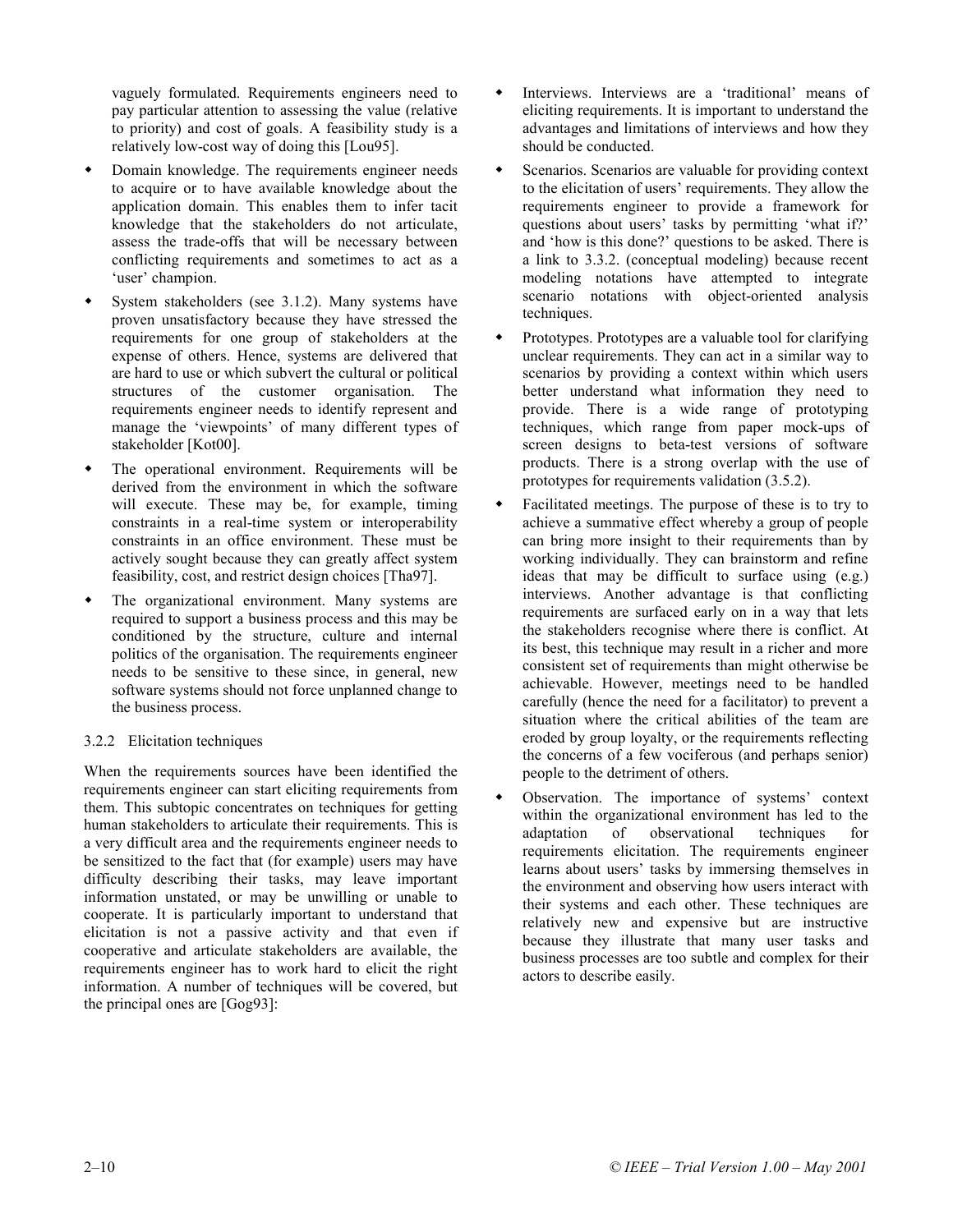Table 3 shows the elicitation techniques links to common themes in other KAs.

| Links to common themes |                                                                                                                                                                                                                                               |
|------------------------|-----------------------------------------------------------------------------------------------------------------------------------------------------------------------------------------------------------------------------------------------|
| Quality                | The quality of requirements elicitation has a direct effect on product quality.<br>The critical issues are to recognise the relevant sources, to strive to avoid<br>missing important requirements and to accurately report the requirements. |
| Measurement            | Very little work on measurement of requirements elicitation has been carried<br>out.                                                                                                                                                          |

**Table 3** Elicitation techniques links to other KAs

## **3.3 Requirements analysis**

This subtopic is concerned with the process of analysing requirements to:

- detect and resolve conflicts between requirements;
- discover the bounds of the system and how it must interact with its environment;
- elaborate system requirements to software requirements.

The traditional view of requirements analysis was to reduce it to conceptual modeling using one of a number of analysis methods such as SADT or OOA. While conceptual modeling is important, we include the classification of requirements to help inform trade-offs between requirements (requirements classification), and the process of establishing these trade-offs (requirements negotiation) [Dav93].

## 3.3.1 Requirements classification

There is a strong overlap between requirements classification and requirements attributes (3.6.2). Requirements can be classified on a number of dimensions. Examples include:

- Whether the requirement is functional or nonfunctional (see 2.1).
- Whether the requirement is derived from one or more high-level requirements, an emergent property (see 2.1), or at a high level and imposed directly on the system by a stakeholder or some other source.
- Whether the requirement is on the product or the process. Requirements on the process constrain, for example, the choice of contractor, the development practices to be adopted, and the standards to be adhered to.
- The requirement priority. In general, the higher the priority, the more essential the requirement is for meeting the overall goals of the system. Often classified on a fixed point scale such as *mandatory*, *highly desirable*, *desirable*, *optional*. Priority often has to be balanced against cost of development and implementation.
- The scope of the requirement. Scope refers to the extent to which a requirement affects the system and system components. Some requirements, particularly certain non-functional ones, have a global scope in that their satisfaction cannot be allocated to a discrete component. Hence a requirement with global scope may strongly affect the system architecture and the design of many components, one with a narrow scope may offer a number of design choices with little impact on the satisfaction of other requirements.
- Volatility/stability. Some requirements will change during the life cycle of the software and even during the development process itself. It is useful if some estimate of the likelihood of a requirement changing can be made. For example, in a banking application, requirements for functions to calculate and credit interest to customers' accounts are likely to be more stable than a requirement to support a particular kind of tax-free account. The former reflect a fundamental feature of the banking domain (that accounts can earn interest), while the latter may be rendered obsolete by a change to government legislation. Flagging requirements that may be volatile can help the software engineer establish a design that is more tolerant of change.

Other classifications may be appropriate, depending upon the development organization's normal practice and the application itself.

# 3.3.2 Conceptual modeling

The development of models of the problem is fundamental to requirements analysis (see 2.3). The purpose is to aid understanding of the problem rather than to initiate design of the solution. Hence, conceptual models comprise models of entities from the problem domain configured to reflect their real-world relationships and dependencies.

There are several kinds of models that can be developed. These include data and control flows, state models, event traces, user interactions, object models and many others. The factors that influence the choice of model include:

• The nature of the problem. Some types of application demand that certain aspects be analysed particularly rigorously. For example, control flow and state models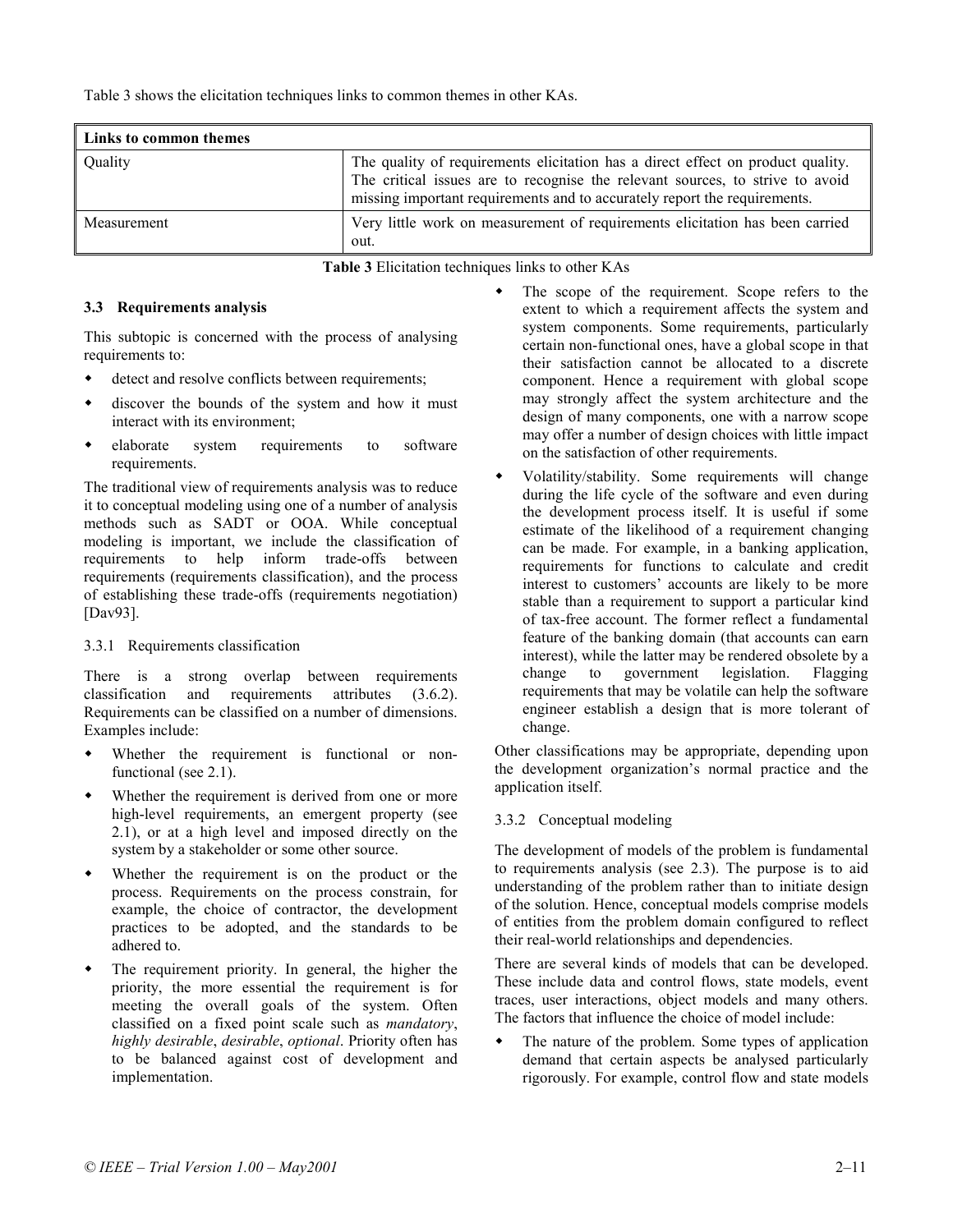are likely to be more important for real-time systems than for an information system.

- The expertise of the requirements engineer. It is often more productive to adopt a modeling notation or method that the requirements engineer has experience with. However, it may be appropriate or necessary to adopt a notation that is better supported by tools, imposed as a process requirement (see 3.3.1), or simply 'better'
- The process requirements of the customer. Customers may impose a particular notation or method on the requirements engineer. This can conflict with the previous factor.
- The availability of methods and tools. Notations or methods that are poorly supported by training and tools may not reach widespread acceptance even if they are suited to particular types of problem.

Note that in almost all cases, it is useful to start by building a model of the system context. The system context provides an understanding between the intended system and its external environment. This is crucial to understanding the system's context in its operational environment and to identify its interfaces to the environment.

The issue of modeling is tightly coupled with that of methods. For practical purposes, a method is a notation (or set of notations) supported by a process that guides the application of the notations. Methods and notations come and go in fashion. Object-oriented notations are currently in vogue but the issue of what is the 'best' notation is seldom clear. There is little empirical evidence to support claims for the superiority of one notation over another.

Formal modeling using notations based upon discrete mathematics and which are tractable to logical reasoning have made an impact in some specialized domains. These may be imposed by customers or standards or may offer compelling advantages to the analysis of certain critical functions or components.

This topic does not seek to 'teach' a particular modeling style or notation but rather to provide guidance on the purpose and intent of modeling.

## 3.3.3 Architectural design and requirements allocation

At some point the architecture of the solution must be derived. Architectural design is the point at which requirements engineering overlaps with software or systems design and illustrates how impossible it is to cleanly decouple both tasks [Som01]. This subtopic is closely related to topic 2, in Chapter 3 (software architecture). In many cases, the requirements engineer acts as system architect because the process of analysing and elaborating the requirements demands that the subsystems and components that will be responsible for satisfying the requirements be identified. This is requirements allocation – the assignment of responsibility for satisfying requirements to subsystems.

Allocation is important to permit detailed analysis of requirements. Hence, for example, once a set of requirements have been allocated to a component, they can be further analysed to discover requirements on how the component needs to interact with other components in order to satisfy the allocated requirements. In large projects, allocation stimulates a new round of analysis for each subsystem. As an example, requirements for a particular braking performance for a car (braking distance, safety in poor driving conditions, smoothness of application, pedal pressure required, etc.) may be allocated to the braking hardware (mechanical and hydraulic assemblies) and an anti-lock braking system (ABS). Only when a requirement for an anti-lock system has been identified, and the requirements are allocated to it can the capabilities of the ABS, the braking hardware and emergent properties (such as the car weight) be used to identify the detailed ABS software requirements.

Architectural design is closely identified with conceptual modeling. The mapping from real-world domain entities to computational components not always obvious, so architectural design is identified as a separate sub-topic. The requirements of notations and methods are broadly the same for conceptual modeling and architectural design.

## 3.3.4 Requirements negotiation

Another name commonly used for this subtopic is 'conflict resolution'. It is concerned with resolving problems with requirements where conflicts occur; between two stakeholders' requiring mutually incompatible features, or between requirements and resources or between capabilities and constraints, for example [Kot00, Som97]. In most cases, it is unwise for the requirements engineer to make a unilateral decision so it is necessary to consult with the stakeholder(s) to reach a consensus on an appropriate tradeoff. It is often important for contractual reasons that such decisions are traceable back to the customer. We have classified this as a requirements analysis topic because problems emerge as the result of analysis. However, a strong case can also be made for counting it as part of requirements validation.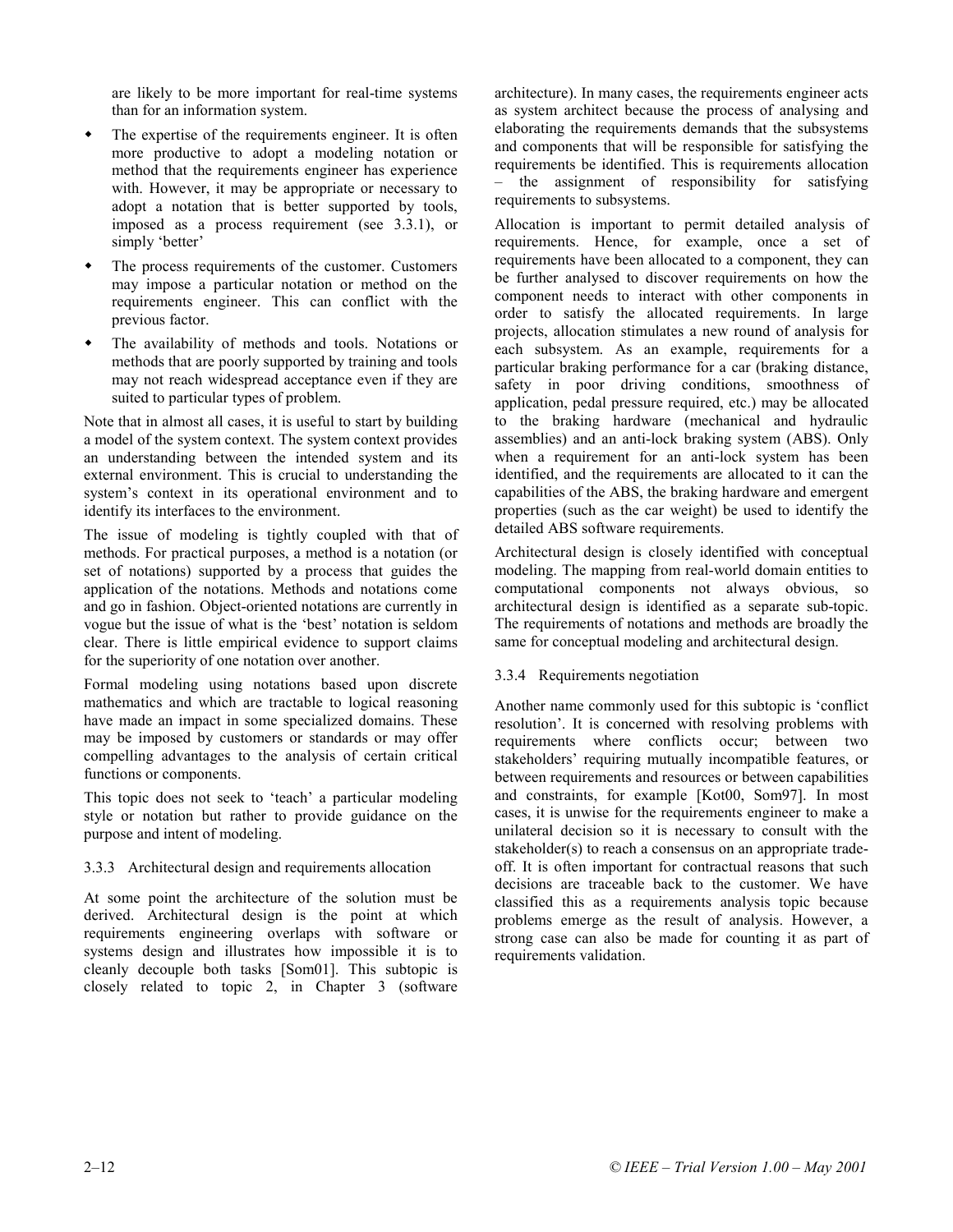Table 4 shows the requirements negotiation links to common themes in other KAs.

| Links to common themes |                                                                                                                                                                                                                                                                               |
|------------------------|-------------------------------------------------------------------------------------------------------------------------------------------------------------------------------------------------------------------------------------------------------------------------------|
| Quality                | The quality of the analysis directly affects product quality. In principle, the<br>more rigorous the analysis, the more confidence can be attached to the software<br>quality.                                                                                                |
| Measurement            | Part of the purpose of analysis is to quantify required properties. This is<br>particularly important for constraints such as reliability or safety requirements<br>where suitable measures need to be identified to allow the requirements to be<br>quantified and verified. |

**Table 4** Requirements negotiation links to other KAs

## **3.4 Software requirements specification**

This topic is concerned with the structure, quality and verifiability of the requirements document. This may take the form of two documents, or two parts of the same document with different readership and purposes (see 2.5): the requirements definition document and the software requirements specification. The topic stresses that documenting the requirements is the most fundamental precondition for successful requirements handling.

## 3.4.1 The system requirements definition document

This document (sometimes known as the user requirements document or concept of operations) records the system requirements. It defines the high-level system requirements from the domain perspective. Its readership includes representatives of the system users/customers (marketing may play these roles for market-driven software) so it must be couched in terms of the domain. It must list the system requirements along with background information about the overall objectives for the system, its target environment and a statement of the constraints, assumptions and nonfunctional requirements. It may include conceptual models designed to illustrate the system context, usage scenarios, the principal domain entities, and data, information and workflows.

## 3.4.2 The software requirements specification (SRS)

The benefits of the SRS include:

 It establishes the basis for agreement between the customers and contractors or suppliers (in marketdriven projects, these roles may be played by marketing and development divisions) on what the software product is to do and as well as what it is not expected do. For non-technical readership, the SRS is often accompanied by the requirements definition document.

- It forces a rigorous assessment of requirements before design can begin and reduces later redesign.
- It provides a realistic basis for estimating product costs, risks and schedules.
- Organisations can use a SRS to develop their own validation and verification plans more productively.
- Provides an informed basis for transferring a software product to new users or new machines.
- Provides a basis for software enhancement
- 3.4.3 Document structure and standards

Several recommended guides and standards exist to help define the structure of requirements documentation. These include IEEE P1233/D3 guide, IEEE Std. 1233 guide, IEEE std. 830-1998, ISO/IEC 12119-1994. IEEE std 1362-1998 *concept of operations* (ConOps) is a recent standard for a requirements definition document.

# 3.4.4 Document quality

This is one area where measures can be usefully employed in requirements engineering. There are tangible attributes that can be measured. Moreover, the quality of the requirements document can dramatically affect the quality of the product.

A number of quality indicators have been developed that can be used to relate the quality of an SRS to other project variables such as cost, acceptance, performance, schedule, reproducibility etc. Quality indicators for individual SRS statements include imperatives, directives, weak phrases, options and continuances. Indicators for the entire SRS document include size, readability, specification depth and text structure [ Dav93, Ros98, Tha97].

There is a strong overlap with 3.5.1 (the conduct of requirements reviews). Table 5 shows the document quality links to common themes in other KAs.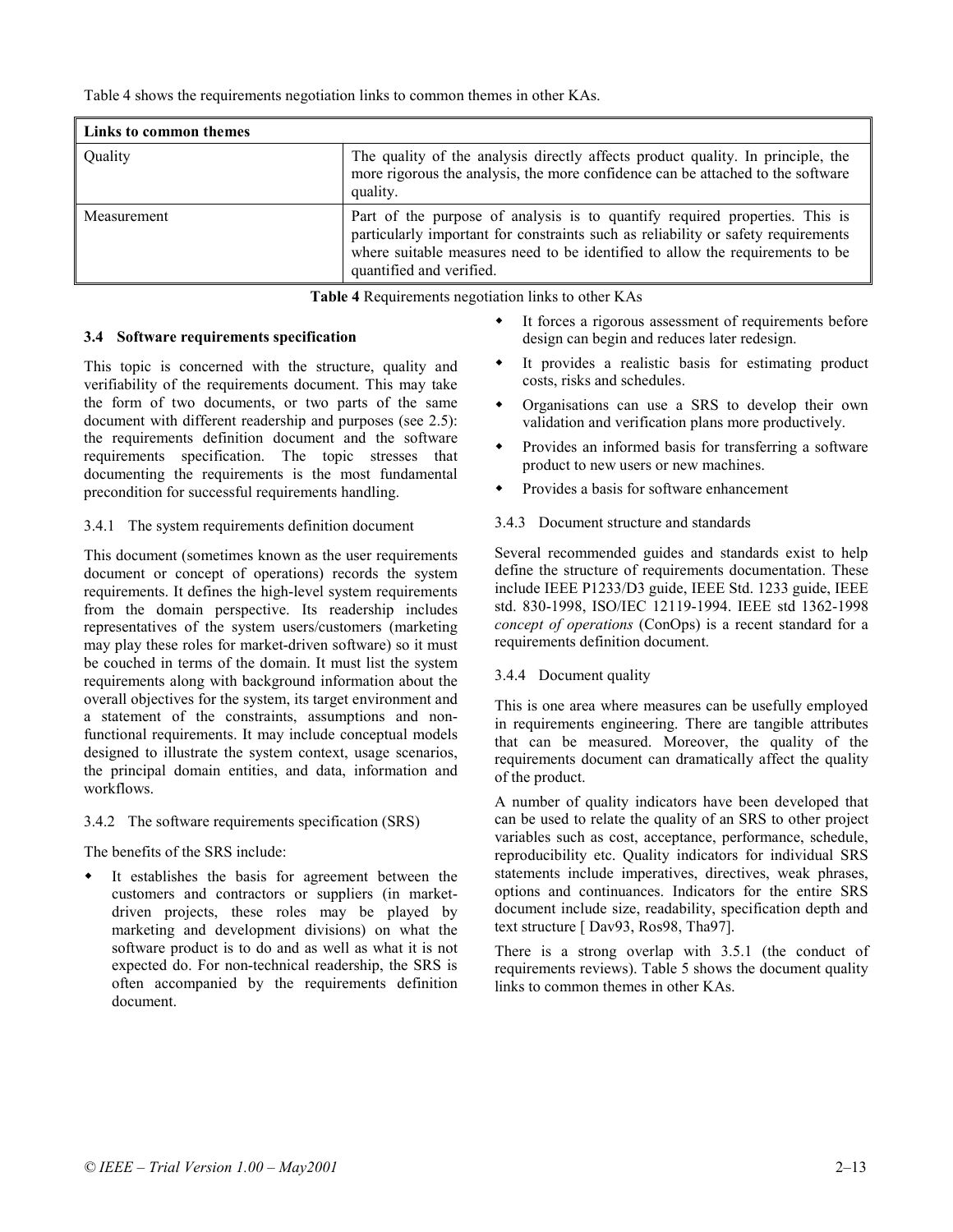| Links to common themes |                                                                                               |
|------------------------|-----------------------------------------------------------------------------------------------|
| Ouality                | The quality of the requirements documents dramatically affects the quality of<br>the product. |
| Measurement            | Quality attributes of requirements documents can be identified and measured.<br>See 3.4.4.    |
|                        |                                                                                               |

**Table 5** Document quality links to other KAs

## **3.5 Requirements validation**

It is normal for there to be one or more formally scheduled points in the requirements engineering process where the requirements are validated. The aim is to pick up any problems before resources are committed to addressing the requirements. Requirements validation is concerned with the process of examining the requirements document to ensure that it defines the right system (i.e. the system that the user expects) [Kot00]. There are four important subtopics.

3.5.1 The conduct of requirements reviews.

Perhaps the most common means of validation is by inspection or formal reviews of the requirements document(s). A group of reviewers is constituted with a brief to look for errors, mistaken assumptions, lack of clarity and deviation from standard practice. The composition of the group that conducts the review is important (at least one representative of the customer should be included for a customer-driven project, for example) and it may help to provide guidance on what to look for in the form of checklists.

Reviews may be constituted on completion of the system requirements definition document, the software requirements specification document, the baseline specification for a new release, etc.

## 3.5.2 Prototyping.

Prototyping is commonly employed for validating the requirements engineer's interpretation of the system requirements, as well as for eliciting new requirements. As with elicitation, there is a range of prototyping techniques and a number of points in the process when prototype validation may be appropriate. The advantage of prototypes is that they can make it easier to interpret the requirements

engineer's assumptions and give useful feedback on why they are wrong. For example, the dynamic behaviour of a user interface can be better understood through an animated prototype than through textual description or graphical models. There are also disadvantages, however. These include the danger of users' attention being distracted from the core underlying functionality by cosmetic issues or quality problems with the prototype. For this reason, several people recommend prototypes that avoid software – such as flip-chart-based mockups. Prototypes may be costly to develop. However, if they avoid the wastage of resources caused by trying to satisfy erroneous requirements, their cost can be more easily justified.

## 3.5.3 Model validation.

The quality of the models developed during analysis should be validated. For example, in object models, it is useful to perform a static analysis to verify that communication paths exist between objects that, in the stakeholders domain, exchange data. If formal specification notations are used, it is possible to use formal reasoning to prove properties of the specification (e.g. completeness).

## 3.5.4 Acceptance tests.

An essential property of a system requirement is that it should be possible to validate that the finished product satisfies the requirement. Requirements that can't be validated are really just 'wishes'. An important task is therefore planning how to verify each requirement. In most cases, this is done by designing acceptance tests.

Identifying and designing acceptance test may be difficult for non-functional requirements (see 2.1). To be validated, they must first be analysed to the point where they can be expressed quantitatively.

Table 6 shows the acceptance tests links to common themes in other KAs.

| Links to common themes |                                                                                                          |  |  |  |  |  |  |  |  |  |
|------------------------|----------------------------------------------------------------------------------------------------------|--|--|--|--|--|--|--|--|--|
| Quality                | Validation is all about quality - the quality of the requirements.                                       |  |  |  |  |  |  |  |  |  |
| Measurement            | Measurement is important for acceptance tests and definitions of how<br>requirements are to be verified. |  |  |  |  |  |  |  |  |  |

**Table 6** Acceptance tests links to other KAs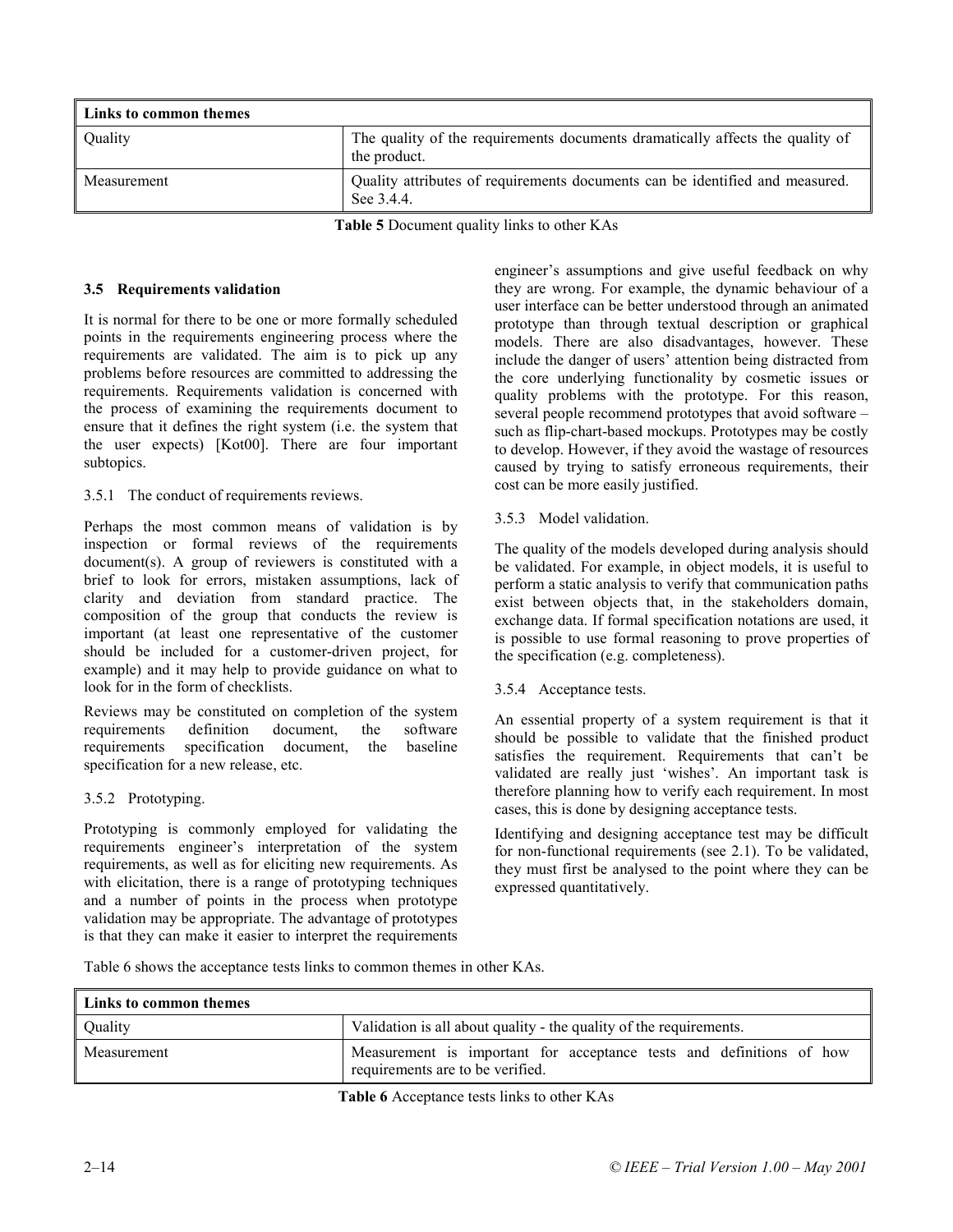## **3.6 Requirements management**

Requirements management is an activity that spans the whole software life cycle. It is fundamentally about change management and the maintenance of the requirements in a state that accurately mirrors the software to be, or that has been, built [Kot00, Lou95].

There are 3 subtopics concerned with requirements management.

#### 3.6.1 Change management

Change management is central to the management of requirements. This subtopic describes the role of change management, the procedures that need to be in place and the analysis that should be applied to proposed changes. It has strong links to the configuration management knowledge area.

## 3.6.2 Requirements attributes

Requirements should consist not only of a specification of what is required, but also of ancillary information that helps manage and interpret the requirements. This should include the various classification dimensions of the requirement (see 3.3.1) and the verification method or acceptance test plan. It may also include additional information such as a summary rationale for each requirement, the source of each requirement and a change history. The most fundamental requirements attribute, however, is an identifier that allows the requirements to be uniquely and unambiguously

identified. A naming scheme for generating these IDs is an essential feature of a quality system for a requirements engineering process.

#### 3.6.3 Requirements tracing

Requirements tracing is concerned with recovering the source of requirements and predicting the effects of requirements. Tracing is fundamental to performing impact analysis when requirements change. A requirement should be traceable backwards to the requirements and stakeholders that motivated it (from a software requirement back to the system requirement(s) that it helps satisfy, for example). Conversely, a requirement should be traceable forwards into requirements and design entities that satisfy it (for example, from a system requirement into the software requirements that have been elaborated from it and on into the code modules that implement it).

The requirements trace for a typical project will form a complex directed acyclic graph (DAG) of requirements. In the past, development organizations either had to write bespoke tools or manage it manually. This made tracing a short-term overhead on a project and vulnerable to expediency when resources were short. In most cases, this resulted in it either not being done at all or being performed poorly. The availability of modern requirements management tools has improved this situation and the importance of tracing (and requirements management in general) is starting to make an impact in software quality.

Table 7 shows the requirements tracing links to common themes in other KAs.

| <b>Links to common themes</b> |                                                                                                                                               |
|-------------------------------|-----------------------------------------------------------------------------------------------------------------------------------------------|
| Quality                       | Requirements management is a level 2 key practice area in the software CMM<br>and this has boosted recognition of its importance for quality. |
| Measurement                   | Mature organizations may measure the number of requirements changes and<br>use quantitative measures of impact assessment.                    |

**Table 7** Requirements tracing links to other KAs

## **4 BREAKDOWN RATIONALE**

The criterion mentioned below are the criterion described in Appendix A of the Guide: Knowledge Area Description Specifications for the Trial Version of the Guide to the SWEBOK.

*Criterion (a): Number of topic breakdowns* 

One breakdown provided

*Criterion (b): Reasonableness* 

The breakdown is reasonable in that it covers the areas discussed in most requirements engineering texts and standards.

*Criterion (c): Generally accepted* 

The topic breakdowns (shown in Table 1) are generally accepted in that they cover areas typically in texts and standards.

At level A.1 the breakdown is identical to that given in most requirements engineering texts, apart from process improvement. Requirements engineering process improvement is an important emerging area in requirements engineering. We believe this topic adds great value to any the discussion of the requirements engineering as its directly concerned with process quality assessment.

At level A.2 the breakdown is identical to that given in most requirements engineering texts. At level A.3 the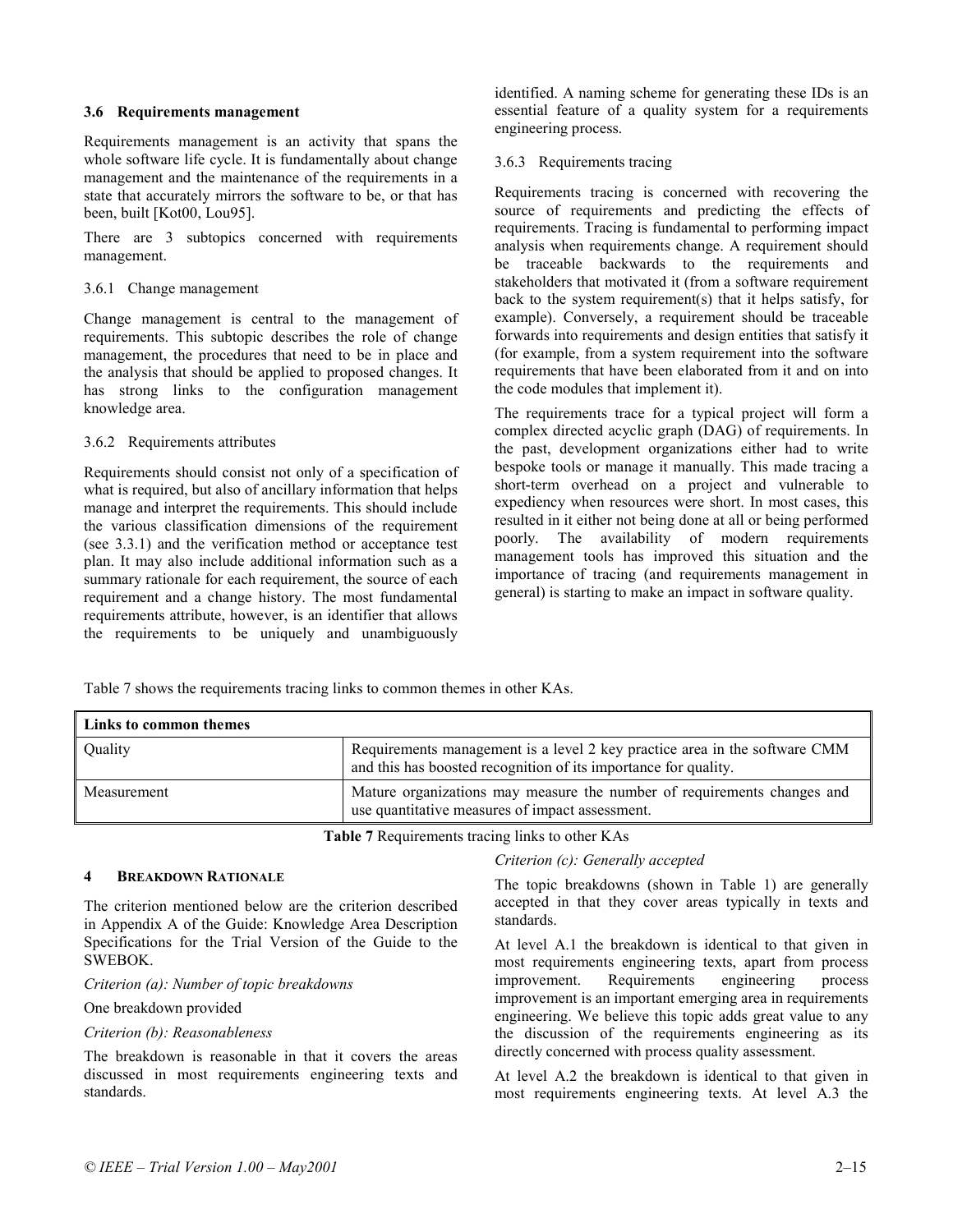breakdown is similar to that discussed in most texts. We have incorporated a reasonably detailed section on requirement characterization to take into account the most commonly discussed ways of characterizing requirements. A.4 the breakdown is similar to that discussed in most texts, apart from document quality assessment. We believe this an important aspect of the requirements specification document and deserves to be treated as a separate subsection. In A.5 and A.6 the breakdown is similar to that discussed in most texts.

*Criterion (d): No specific domains have been assumed* 

No specific domains have been assumed

*Criterion (e): Compatible with various schools of thought* 

Requirements engineering concept at the process level are general mature and stable.

*Criterion (f): Compatible with industry, literature and standards* 

The breakdown used here has been derived from literature and relevant standards to reflect a consensus of opinion.

*Criterion (g): As inclusive as possible* 

The inclusion of the requirements engineering process A.1 sets the context for all requirements engineering topics. This level is intended to capture the mature and stable concepts in requirements engineering. The subsequent levels all relate to level 1 but are general enough to allow more specific discussion or further breakdown.

*Criterion (h): Themes of quality, tools, measurement and standards* 

The relationship of requirements engineering product quality assurance, tools and standards is provided in the breakdown.

*Criterion (i): 2 to 3 levels, 5 to 9 topics at the first level* 

The proposed breakdown satisfies this criterion.

*Criterion (j): Topic names meaningful outside the guide* 

The topic names satisfy this criterion

*Criterion (k): Version 0.1 of the description* 

*Criterion (l): Text on the rationale underlying the proposed breakdowns* 

This document provides the rationale

#### **5 MATRIX OF TOPICS VS. REFERENCE MATERIAL FOR SOFTWARE REQUIREMENTS**

In Table B.1 shows the topic/reference matrix. The table is organized according to requirements engineering topics in section 3. A 'X' indicates that the topic is covered to a reasonable degree in the reference. A 'X' in appearing in main topic but not the sub-topic indicates that the main topic is reasonably covered (in general) but the sub-topic is not covered to any appreciable depth. This situation is quite common in most software engineering texts, where the subject of requirements engineering is viewed in the large context of software engineering.

| <b>TOPIC</b>                                     | REFERENCE | [ $By94$ ] | $[$ Dav93]                | [Ge93] | [Kot98]                   | [Long5] | $[Pf198]$ | [Ros98] | [Some6] | $[5 \text{cm} 97]$ | [Tha97] |
|--------------------------------------------------|-----------|------------|---------------------------|--------|---------------------------|---------|-----------|---------|---------|--------------------|---------|
| <b>Requirements engineering process</b>          |           |            | $\mathbf X$               |        | $\mathbf X$               |         |           |         | X       | X                  |         |
| Process models                                   |           |            |                           |        | $\boldsymbol{\mathrm{X}}$ |         |           |         | X       | X                  |         |
| Process actors                                   |           |            | X                         |        | X                         |         |           |         |         | X                  |         |
| Process support                                  |           |            |                           |        |                           |         |           |         |         | X                  |         |
| Process improvement                              |           |            |                           |        | X                         |         |           |         |         | X                  |         |
| <b>Requirements elicitation</b>                  |           |            | X                         | X      | $\boldsymbol{\mathrm{X}}$ | X       | X         |         |         |                    |         |
| Requirements sources                             |           |            | X                         | X      | X                         | X       | X         |         |         |                    |         |
| Elicitation techniques                           |           |            | X                         | X      | X                         | X       | X         |         |         |                    |         |
| <b>Requirements analysis</b>                     |           |            | $\boldsymbol{\mathrm{X}}$ |        | $\boldsymbol{\mathrm{X}}$ |         |           |         | X       |                    |         |
| Requirements classification                      |           |            | X                         |        | X                         |         |           |         | X       |                    |         |
| Conceptual modeling                              |           |            | X                         |        | X                         |         |           |         | X       |                    |         |
| Architectural design and requirements allocation |           |            | X                         |        |                           |         |           |         | X       |                    |         |
| Requirements negotiation                         |           |            |                           |        | X                         |         |           |         |         |                    |         |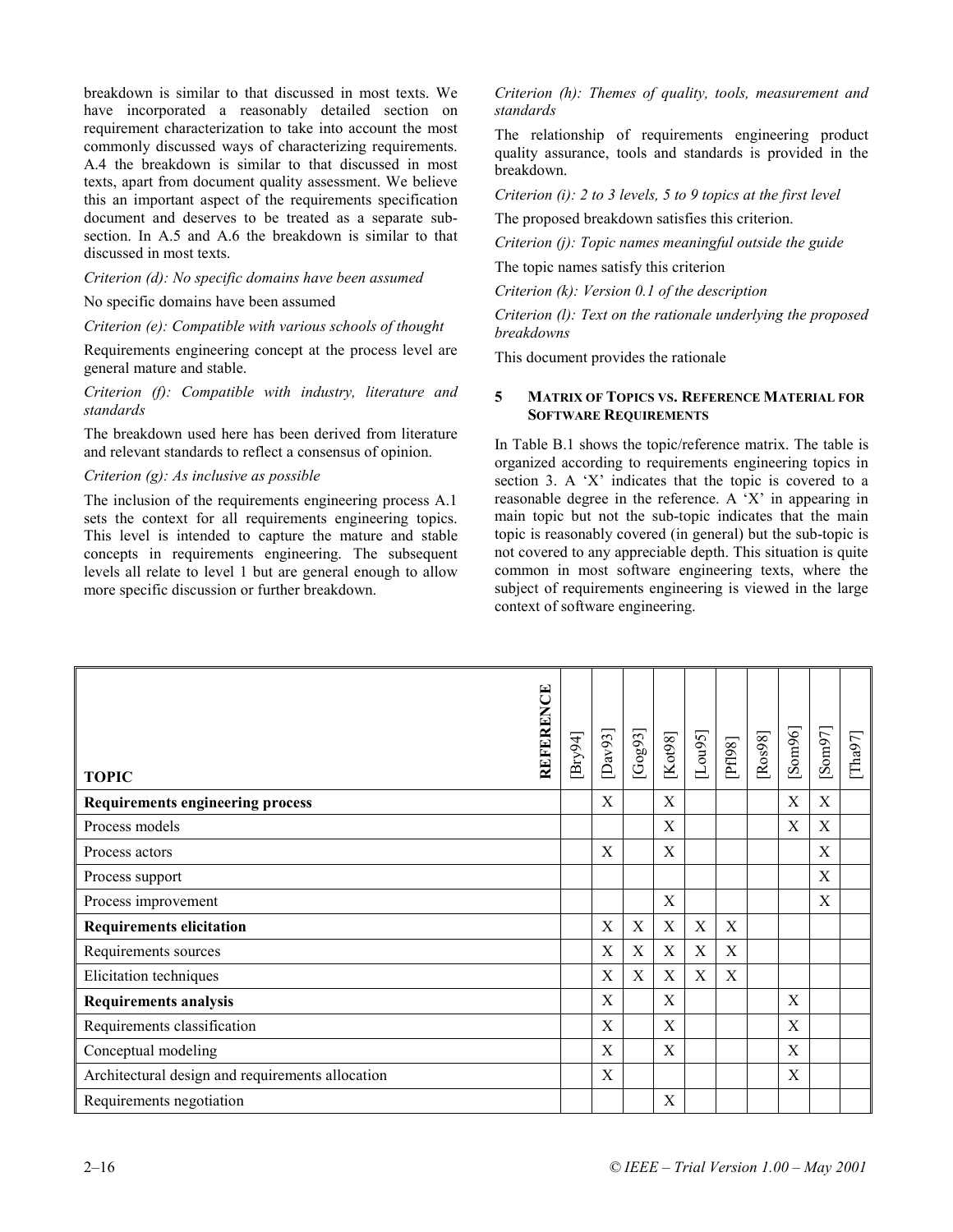| <b>TOPIC</b>                                  | REFERENCE | $[\mathrm{By94}]$         | [Dav93]                   | [ $Kot98$ ] | [Long5] | $[PH98]$ | [Ross98]                  | $[8 \text{om} 96]$ | [ $Som97$ ] | [Tha $97$ ] |
|-----------------------------------------------|-----------|---------------------------|---------------------------|-------------|---------|----------|---------------------------|--------------------|-------------|-------------|
| <b>Requirement specification</b>              |           | $\boldsymbol{\mathrm{X}}$ | $\boldsymbol{\mathrm{X}}$ | X           |         | X        | $\boldsymbol{\mathrm{X}}$ | X                  |             | $\mathbf X$ |
| The requirements definition document          |           | X                         | $\mathbf X$               | X           |         |          | X                         | X                  |             | X           |
| The software requirements specification (SRS) |           | X                         | X                         | X           |         |          | X                         | X                  |             | X           |
| Document structure                            |           | $\boldsymbol{\mathrm{X}}$ | $\mathbf X$               | X           |         |          | X                         |                    |             | X           |
| Document quality                              |           | X                         | X                         | X           |         |          | X                         |                    |             |             |
| <b>Requirements validation</b>                |           |                           | $\mathbf X$               |             |         |          |                           | X                  |             | $\mathbf X$ |
| The conduct of requirements reviews           |           |                           |                           | X           |         |          |                           |                    |             | X           |
| Prototyping                                   |           |                           | X                         | X           |         |          |                           |                    |             | $\mathbf X$ |
| Model validation                              |           |                           | X                         | X           |         |          |                           |                    |             | X           |
| Acceptance tests                              |           |                           | X                         |             |         |          |                           |                    |             |             |
| <b>Requirements management</b>                |           |                           | X                         | X           |         |          |                           | X                  |             |             |
| Change management                             |           |                           |                           | X           |         |          |                           |                    |             |             |
| Requirement attributes                        |           |                           |                           | X           |         |          |                           |                    |             |             |
| Requirements tracing                          |           |                           |                           | X           |         |          |                           |                    |             |             |

**Table B.1** Topics and their references

## *Key Reference*

- [Byr94] [Byrne 1994]
- [Dav93] [Davis 1993]
- [Gog93] [Goguen and Linde 1993]
- [Kot00] [Kotonya and Sommerville 2000]
- [Lou95] [Loucopoulos and Karakostas 1995]
- [Pfl98] [Pfleeger 1998]
- [Ros98] [Rosenberg 1998]
- [Som01] [Sommerville 2001]
- [Som97] [Sommervelle and Sawyer 1997]
- [Tha97] [Thayer and Dorfman 1997]

#### **6 RECOMMENDED REFERENCES FOR SOFTWARE REQUIREMENTS**

[Byrne 1994]. Byrne, E., "IEEE Standard 830: Recommended Practice for Software Requirements Specification," IEEE International Conference on Requirements Engineering, IEEE Computer Society Press, April 1994, p. 58.

*Describes the IEEE Standard 830-1993 for requirements specification.* 

[Davis 1993]. Davis, A.M., Software Requirements: Objects, Functions and States. Prentice-Hall, 1993.

*Provides a way of categorizing software requirements techniques--objects, functions, and states. The author takes an analytical approach by helping the reader analyze which technique is best, rather than imposing one specific technique. Discussion of a wide variety of techniques and their uses is augmented with application illustration using three case studies.* 

[Goguen and Linde 1993]. Goguen, J., and C. Linde, "Techniques for Requirements Elicitation," International Symposium on Requirements Engineering, San Diego, California: IEEE Computer Society Press, January 1993, pp. 152-164.

*This paper is an attempt to address the failings of traditional requirements practice, particularly in eliciting requirements. The paper explores a different paradigm for understanding requirements engineering: the process is seen essentially as a social process, in which requirements emerge and evolve from the discourse between users and developers. The paper describes a number of techniques for requirements elicitation and examines their strengths and weaknesses.* 

[Kotonya and Sommerville 2000]. Kotonya, G., and I. Sommerville, Requirements Engineering: Processes and Techniques. John Wiley and Sons, 2000.

*Introduces requirements engineering to undergraduate and graduate students in computer science, software engineering, and systems engineering. Part I is processoriented and describes different activities in the*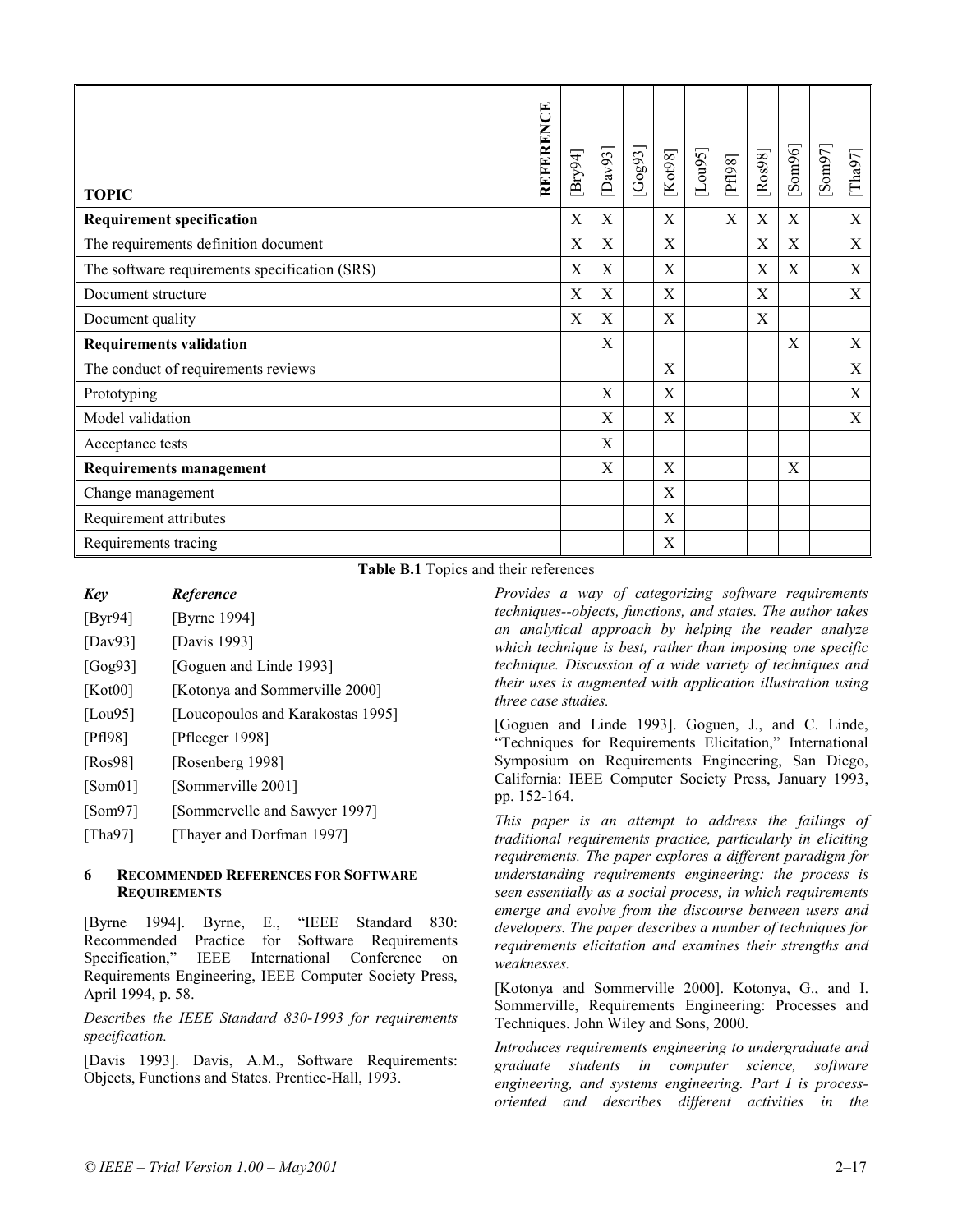*requirements engineering process. Part II focuses on requirements engineering techniques, covering the use of structured methods, viewpoint-oriented approaches, and specification of non- functional requirements and of interactive systems. A final chapter presents a case study illustrating a viewpoint-oriented approach. Includes chapter key points and exercises.*

[Loucopoulos and Karakostas 1995]. Loucopoulos, P., and V. Karakostas, System Requirements Engineering. McGraw-Hill, 1995.

*It provides software professionals with a practical framework for a formal requirements engineering (RE) process. Readers will exchange their RE problem-solving skills in chapters that help them accurately assess the nature of the problems and implement effective solutions.* 

[Pfleeger 1998]. Pfleeger, S.L., Software Engineering-Theory and Practice. Prentice-Hall, Chap. 4, 1998.

*Applies concepts to two common examples: one that represents a typical information system, and one that represents a real-time system. This work features an associated web page containing examples from literature and links to web pages for relevant tool and method vendors.* 

[Rosenberg 1998]. Rosenberg, L., T.F. Hammer and L.L. Huffman, "Requirements, testing and metrics", 16th Annual Pacific Northwest Software Quality Conference, Oregon, October 1998.

*This paper addresses the issue of evaluating the quality of a requirements document. The authors describe a tool developed to parse requirements documents. The Automated Requirements Measurement (ARM) software scans a file containing the text of the requirements specification. The tool searches each line of text for specific words and phrases based on seven quality indicators. ARM has been applied to 56 NASA requirements documents.* 

[Sommerville 2001]. Sommerville, I. Software Engineering  $(6<sup>th</sup> edition)$ , Addison-Wesley, pp. 63-97,

97-147, 2001.

*A textbook that presents a general introduction to software engineering, for students in undergraduate and graduate courses and software engineers in commerce and industry. It doesn't describe commercial design methods or CASE systems, but paints a broad picture of software engineering methods and tools.* 

[Sommerville 1997]. Sommerville, I., and P. Sawyer, Requirements engineering: A Good Practice Guide. John Wiley and Sons, Chap. 1-2, 1997.

*Presents guidelines which reflect good practice in requirements engineering, based on the authors' experience in research and in software and systems development. The guidelines range from common sense tips to complex new methods, and can be used in any order, which suits the reader's problems, goals and budget. Guidelines are consistent with ISO 9000 and CMM, are*  *ranked with cost and benefit analysis, include implementation advice, and can be combined and applied to suit an organization's needs.* 

[Thayer and Dorfman 1997]. Thayer, R.H., and M. Dorfman, Software Requirements Engineering  $(2<sup>nd</sup> Ed)$ . IEEE Computer Society Press, pp. 176-205, 389-404, 1997.

*A new edition of the comprehensive collection of original and reprinted articles describing the current best practices in requirement engineering focused primarily on software systems but also including hardware and people systems. The 35 papers introduce current issues and basic terminology, and cover the phases of software requirements engineering including elicitation, analysis, specification, verification, and management. Specific discussions feature descriptions of the process developers and users use to review and articulate needs and constraints on development, examine software requirements and documentation, and supply details on management planning and control. Lacks an index.*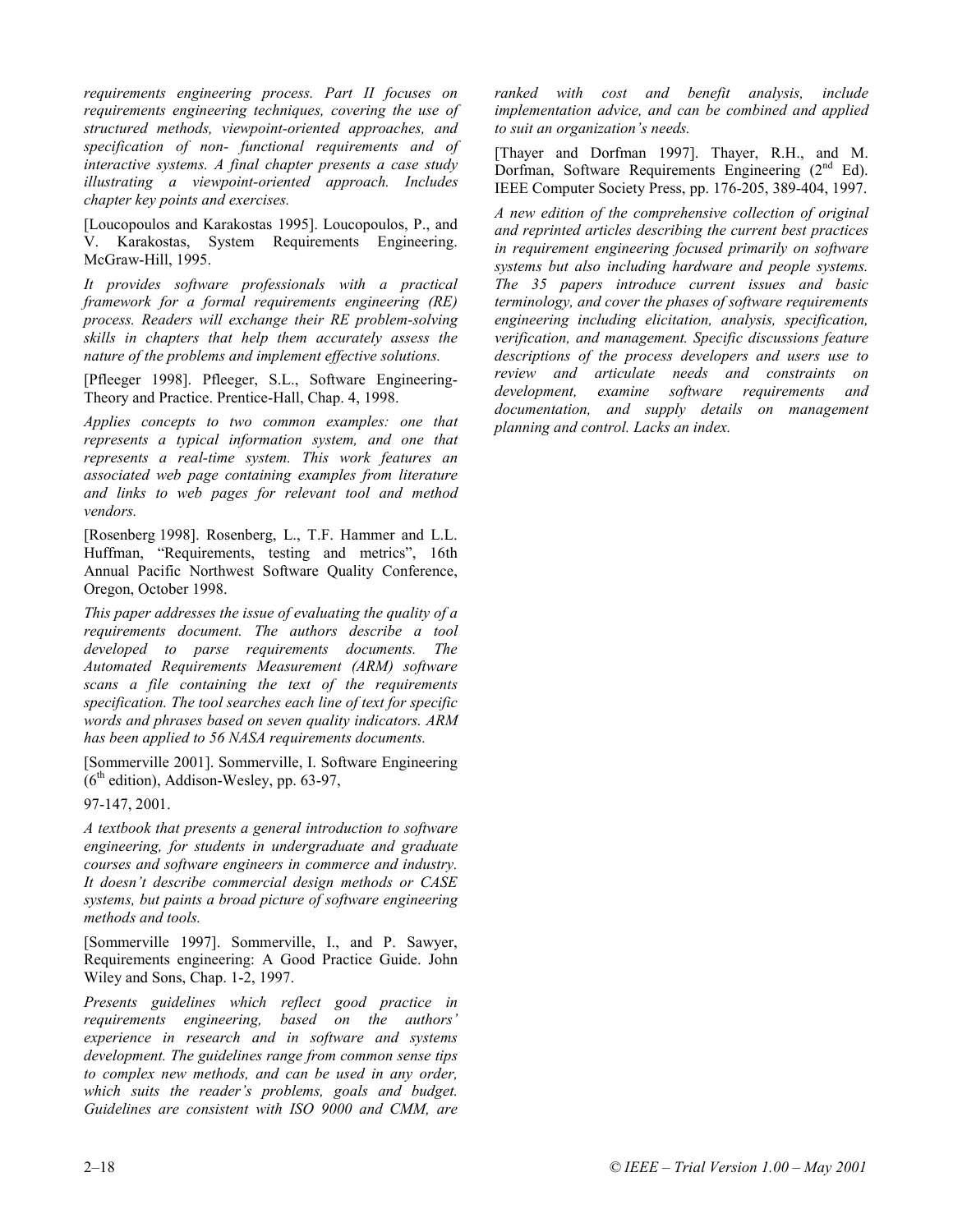#### **APPENDIX A – LIST OF FURTHER READINGS**

[Ardis 1997]. Ardis, M., "Formal Methods for Telecommunication System Requirements: A survey of Standardized Languages," Annals of Software Engineering, 3, N. Mead, ed., 1997.

[Berzins, et al. 1997]. Berzins, V., et al., "A Requirements Evolution Model for Computer Aided Prototyping," Ninth IEEE International Conference on Software Engineering and Knowledge Engineering, Skokie, Illinois: Knowledge Systems Institute, June 1997, pp. 38-47.

[Beyer and Holtzblatt 1995]. Beyer, H., and Holtzblatt, K., "Apprenticing with the Customer," Communications of the ACM, 38, 5 (May 1995), pp.45-52.

[Bruno and Agarwal 1995]. Bruno, G., and R. Agarwal, "Validating Software Requirements Using Operational Models," Second Sympoium on Software Quality Techniques and Acquisition Criteria, Florence, Italy, May 1995.

[Bucci, et al. 1994]. Bucci, G., et al., "An Object-Oriented Dual Language for Specifying Reactive Systems," IEEE International Conference on Requirements Engineering, IEEE Computer Society Press, April 1994, pp. 6-15.

[Bustard and Lundy 1995]. Bustard, D., and P. Lundy, "Enhancing Soft Systems Analysis with Formal Modeling," Second International Symposium on Requirements Engineering, IEEE Computer Society Press, 1995.

[Chechik and Gannon 1994]. Chechik, M., and J. Gannon, "Automated Verification of Requirements Implementation," ACM Software Engineering Notes, Proceedings of the International Symposium on Software Testing and Analysis, Special Issue (October 1994), pp. 1- 15.

[Chung and Nixon 1995]. Chung, L., and B. Nixon, "Dealing with Non-Functional Requirements: Three Experimental Studies of a Process-Oriented Approach," Seventeenth IEEE International Conference on Software Engineering, IEEE Computer Society Press, 1995.

[Ciancarini, et al. 1997]. Ciancarini, P., et al., "Engineering Formal Requirements: An Analysis and Testing Method for Z Documents," Annals of Software Engineering, 3, N. Mead, ed., 1997.

[Crespo 1994]. Crespo, R., "We Need to Identify the Requirements of the Statements of Non-Functional Requirements," International Workshop on Requirements Engineering: Foundations of Software Quality, June 1994.

[Curran, et al. 1994]. Curran, P., et al., "BORIS-R Specification of the Requirements of a Large-Scale Software Intensive System," Conference on Requirements Elicitation for Software-Based Systems, July 1994.

[Darimont and Souquieres 1997]. Darimont, R., and J. Souquieres, "Reusing Operational Requirements: A Process-Oriented Approach," IEEE International

Symposium on Requirements Engineering, IEEE Computer Society Press, January 1997.

[Davis and Hsia 1994]. Davis, A., and P. Hsia, "Giving Voice to Requirements Engineering: Guest Editors' Introduction," IEEE Software, 11, 2 (March 1994), pp. 12- 16.

[DeFoe 1994]. DeFoe, J., "Requirements Engineering Technology in Industrial Education," IEEE International Conference on Requirements Engineering, IEEE Computer Society Press, April 1994, p. 145.

[Demirors 1997]. Demirors, E., "A Blackboard Framework for Supporting Teams in Software Development," Ninth IEEE International Conference on Software Engineering and Knowledge Engineering, Skokie, Illinois: Knowledge Systems Institute, June 1997, pp. 232-239.

[Diepstraten 1995]. Diepstraten, M., "Command and Control System Requirements Analysis and System Requirements Specification for a Tactical System," First IEEE International Conference on Engineering of Complex Computer Systems, IEEE Computer Society Press, November 1995.

[Dobson and Strens 1994] Dobson, J., and R. Strens, "Organizational Requirements Definition for Information Technology," IEEE International Conference on Requirements Engineering, IEEE Computer Society Press, April 1994, pp. 158-165.

[Duffy, et al. 1995]. Duffy, D., et al., "A Framework for Requirements Analysis Using Automated Reasoning," Seventh International Conference on Advanced Information Systems Engineering (CAiSE '95), Springer-Verlag, 1995.

[Easterbrook and Nuseibeh 1995]. Easterbrook, S., and B. Nuseibeh, "Managing Inconsistencies in an Evolving Specification," Second International Symposium on Requirements Engineering, IEEE Computer Society Press, January 1995.

[Edwards, et al 1995]. Edwards, M., et al., "RECAP: A Requirements Elicitation, Capture, and Analysis Process Prototype Tool for Large Complex Systems," First IEEE International Conference on Engineering of Complex Computer Systems, IEEE Computer Society Press, November 1995.

[El Emam and Madhavji 1995a]. El Emam, K., and N. Madhavji, "Requirements Engineering Practices in Information Systems Development: A Multiple Case Study," Second International Symposium on Requirements Engineering, IEEE Computer Society Press, 1995.

[Fairley and Thayer 1997]. Fairley, R., and R. Thayer, "The Concept of Operations: The Bridge From Operational Requirements to Technical Specifications," Annals of Software Engineering, 3, N. Mead, ed., 1997.

[Fickas and Feather 1995]. Fickas, S., and M. Feather, "Requirements Monitoring in Dynamic Environments," Second International Symposium on Requirements Engineering, IEEE Computer Society Press, 1995.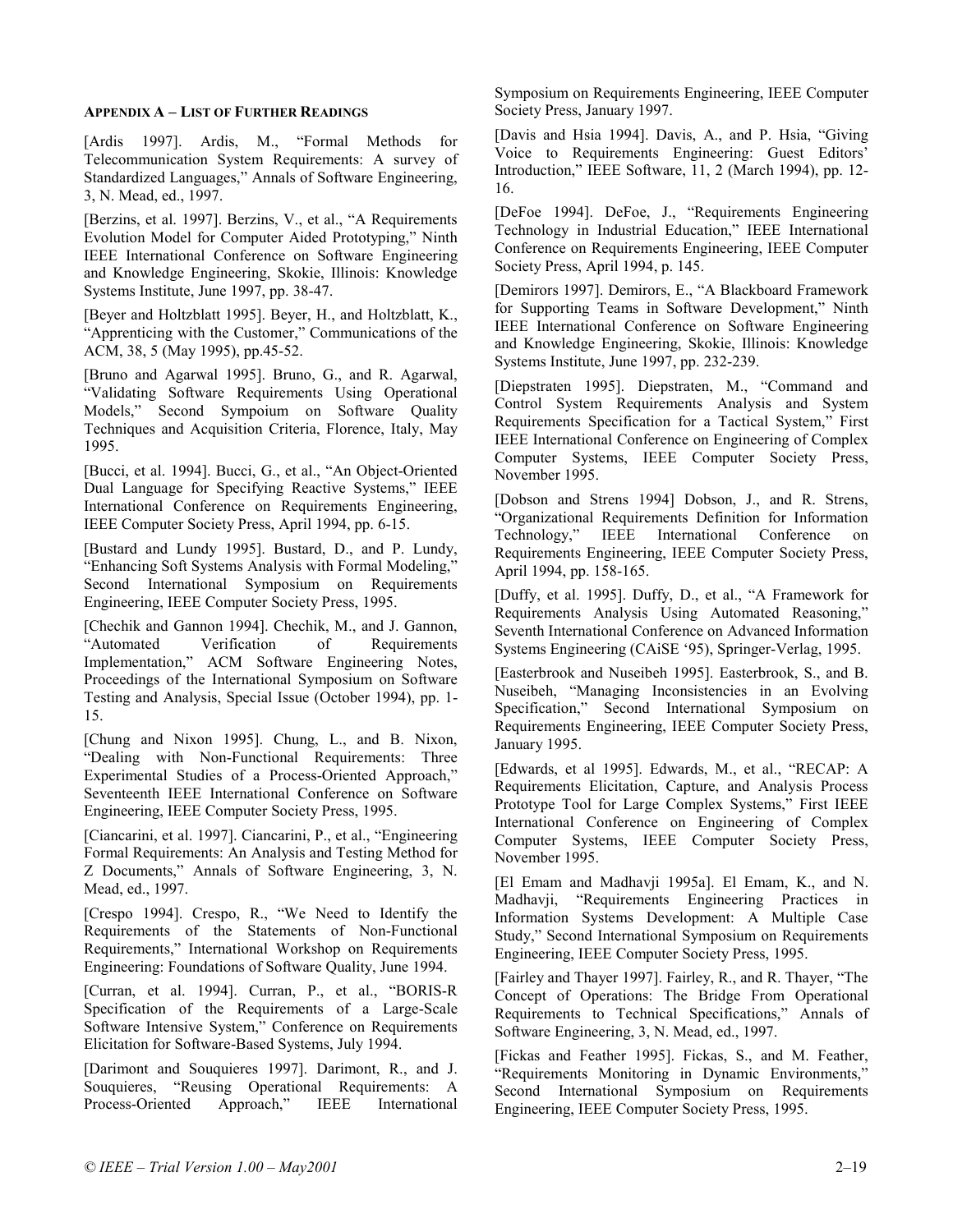[Fields, et al. 1995]. Fields, R., et al., "A Task-Centered Approach to Analyzing Human Error Tolerance Requirements," Second International Symposium on Requirements Engineering, IEEE Computer Society Press, 1995.

[Ghajar-Dowlatshahi and Varnekar 1994]. Ghajar-Dowlatshahi, J., and A. Varnekar, "Rapid Prototyping in Requirements Specification Phase of Software Systems," Fourth International Symposium on Systems Engineering, Sunnyvale, California: National Council on Systems Engineering, August 1994, pp. 135-140.

[Gibson 1995]. Gibson, M., "Domain Knowledge Reuse During Requirements Engineering," Seventh International Conference on Advanced Information Systems Engineering (CAiSE '95), Springer-Verlag, 1995.

[Goldin and Berry 1994]. Goldin, L., and D. Berry, "AbstFinder: A Prototype Abstraction Finder for Natural Language Text for Use in Requirements Elicitation: Design, Methodology and Evaluation," IEEE International Conference on Requirements Engineering, IEEE Computer Society Press, April 1994, pp. 84-93.

[Gotel and Finkelstein 1997]. Gotel, O., and A. Finkelstein, "Extending Requirements Traceability: Lessons Learned from an Industrial Case Study," IEEE International Symposium on Requirements Engineering, IEEE Computer Society Press, January 1997.

[Heimdahl 1996]. Heimdahl, M., "Errors Introduced during the TACS II Requirements Specification Effort: A Retrospective Case Study," Eighteenth IEEE International Conference on Software Engineering, IEEE Computer Society Press, 1996.

[Heitmeyer, et al. 1996]. Heitmeyer, C., et al., "Automated Consistency Checking Requirements Specifications," ACM Transactions on Software Engineering and Methodology, 5, 3 (July 1996), pp. 231-261.

[Holtzblatt and Beyer 1995]. Holtzblatt, K., and H. Beyer, "Requirements Gathering: The Human Factor," Communications of the ACM, 38, 5 (May 1995), pp. 31-32.

[Hudlicka 1996]. Hudlicka, E., "Requirements Elicitation with Indirect Knowledge Elicitation Techniques: Comparison of Three Methods," Second IEEE International Conference on Requirements Engineering, IEEE Computer Society Press, April 1996.

[Hughes, et al. 1994]. Hughes, K., et al., "A Taxonomy for Requirements Analysis Techniques," IEEE International Conference on Requirements Engineering, IEEE Computer Society Press, April 1994, pp. 176-179.

[Hughes, et al. 1995]. Hughes, J., et al., "Presenting Ethnography in the Requirements Process," Second IEEE International Symposium on Requirements Engineering, IEEE Computer Society Press, April 1995.

[Hutt 1994]. Hutt, A., Object-Oriented Analysis and Design, New York, New York: Wiley, 1994.

[Jackson 1995]. Jackson, M., Software Requirements and Specifications, Reading, Massachusetts: Addison Wesley, 1995.

[Jackson 1997]. Jackson, M., "The Meaning of Requirements," Annals of Software Engineering, 3, N. Mead, ed., 1997.

[Jones and Britton 1996]. Jones, S., and C. Britton, "Early Elicitation and Definition of Requirements for an Interactive Multimedia Information System," Second IEEE International Conference on Requirements Engineering, IEEE Computer Society Press, April 1996.

[Kirner and Davis 1995]. Kirner, T., and A. Davis, "Nonfunctional Requirements for Real-Time Systems," Advances in Computers, 1996.

[Klein 1997]. Klein, M., "Handling Exceptions in Collaborative Requirements Acquisition," IEEE International Symposium on Requirements Engineering, IEEE Computer Society Press, January 1997.

[Kosman 1997]. Kosman, R., "A Two-Step Methodology to Reduce Requirements Defects," Annals of Software Engineering, 3, N. Mead, ed., 1997.

[Krogstie, et al. 1995]. Krogstie, J., et al., "Towards a Deeper Understanding of Quality in Requirements Engineering," Seventh International Conference on Advanced Information Systems Engineering (CAiSE '95), Springer-Verlag, 1995.

[Lalioti and Theodoulidis 1995]. Lalioti, V., and B. Theodoulidis, "Visual Scenarios for Validation of Requirements Specification," Seventh International Conference on Software Engineering and Knowledge Engineering, Skokie, Illinois: Knowledge Systems Institute, June 1995, pp. 114-116.

[Leite, et al. 1997]. Leite, J., et al., "Enhancing a Requirements Baseline with Scenarios," IEEE International Symposium on Requirements Engineering, IEEE Computer Society Press, January 1997.

[Lerch, et al. 1997]. Lerch, F., et al., "Using Simulation-Based Experiments for Software Requirements Engineering," Annals of Software Engineering, 3, N. Mead, ed., 1997.

[Leveson, et al. 1994]. Leveson, N., et al., "Requirements Specification for Process-Control Systems," IEEE Transactions on Software Engineering, 20,, 9 (September 1994), pp. 684-707.

[Lutz and Woodhouse 1996]. Lutz, R., and R. Woodhouse, "Contributions of SFMEA to Requirements Analysis," Second IEEE International Conference on Requirements Engineering, Computer Society Press, April 1996.

[Lutz and Woodhouse 1997]. Lutz,R., and R. Woodhouse, "Requirements Analysis Using Forward and Backward Search," Annals of Software Engineering, 3, N. Mead, ed., 1997.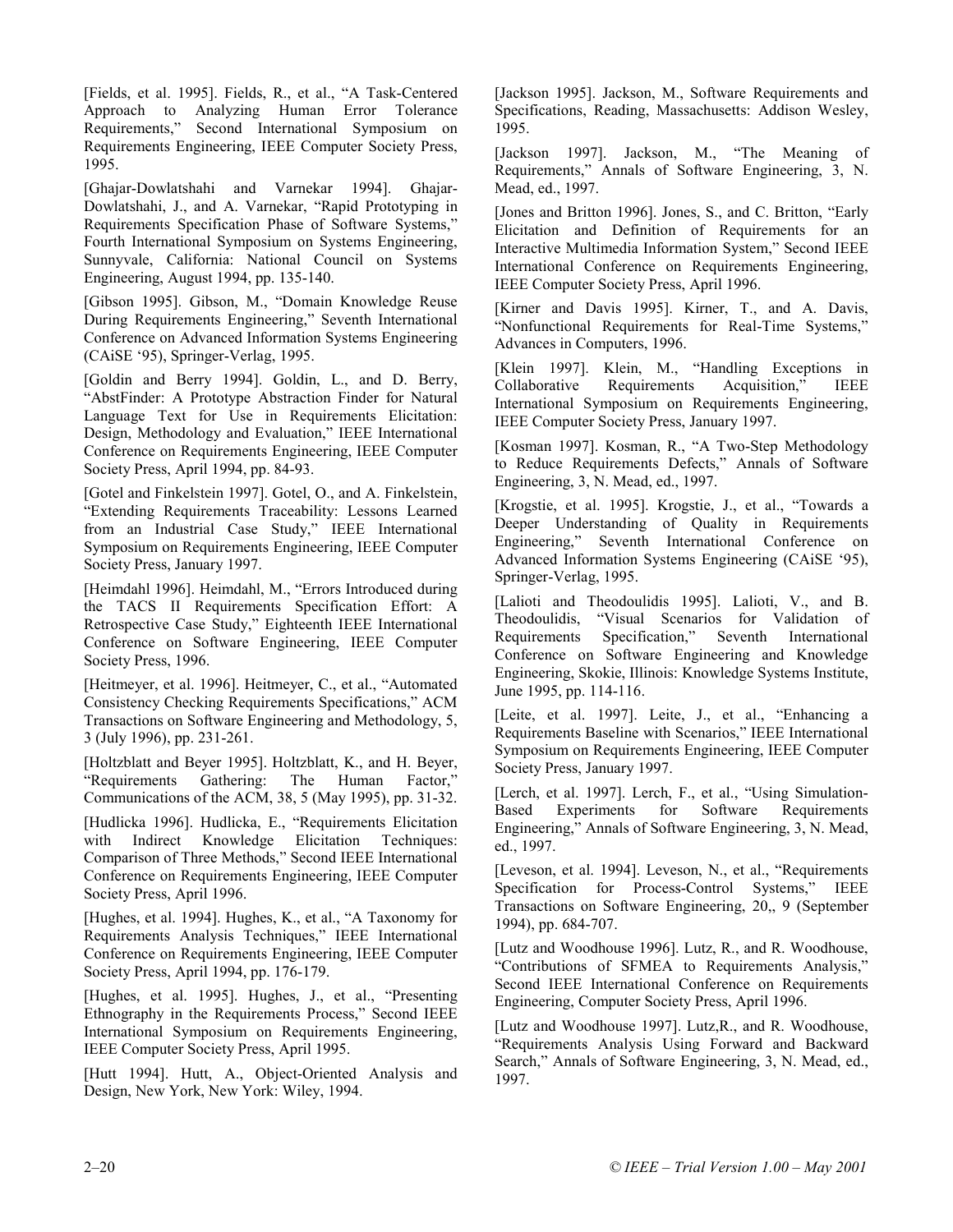[Macaulay 1996]. Macaulay, L., Requirements Engineering, London, UK: Springer, 1996.

[Macfarlane and Reilly 1995]. Macfarlane, I., and I. Reilly, "Requirements Traceability in an Integrated Development Environment," Second IEEE International Symposium on Requirements Engineering, IEEE Computer Society Press, March 1995.

[Maiden and Rugg 1995]. Maiden, N., et al., "Computational Mechanisms for Distributed Requirements Engineering," Seventh International Conference on Software Engineering and Knowledge Engineering, Skokie, Illinois: Knowledge Systems Institute, June 1995, pp. 8-15.

[Mar 1994]. Mar, B., "Requirements for Development of Software Requirements," Fourth International Symposium on Systems Engineering, Sunnyvale, California: National Council on Systems Engineering, August 1994, pp. 39-44.

[Massonet and van Lamsweerde 1997]. Massonet, P., and A. van Lamsweerde, "Analogical Reuse of Requirements Frameworks," IEEE International Symposium on Requirements Engineering, IEEE Computer Society Press, January 1997.

[McFarland and Reilly 1995]. McFarland, I., and I. Reilly, "Requirements Traceability in an Integrated Development Environment," Second International Symposium on Requirements Engineering, IEEE Computer Society Press, 1995.

[Mead 1994]. Mead, N., "The Role of Software Architecture in Requirements Engineering," IEEE International Conference on Requirements Engineering, IEEE Computer Society Press, April 1994, p. 242.

[Mostert and von Solms 1995]. Mostert, D., and S. von Solms, "A Technique to Include Computer Security, Safety, and Resilience Requirements as Part of the Requirements Specification," Journal of Systems and Software, 31, 1 (October 1995), pp. 45-53.

[Mylopoulos, et al. 1995]. Mylopoulos, J., et al., "Multiple Viewpoints Analysis of Software Specification Process," submitted to IEEE Transactions on Software Engineering.

[Nishimura and Honiden 1992]. Nishimura, K., and S. Honiden, "Representing and Using Non-Functional Requirements: A Process-Oriented Approach," submitted to IEEE Transactions on Software Engineering, December 1992.

[Nissen, et al. 1997]. Nissen, H., et al., "View-Directed Requirements Engineering: A Framework and Metamodel," Ninth IEEE International Conference on Software Engineering and Knowledge Engineering, Skokie, Illinois: Knowledge Systems Institute, June 1997, pp. 366-373.

[O'Brien 1996]. O'Brien, L., "From Use Case to Database: Implementing a Requirements Tracking System," Software Development, 4, 2 (February 1996), pp. 43-47.

[Opdahl 1994]. Opdahl, A., "Requirements Engineering for Software Performance," International Workshop on Requirements Engineering: Foundations of Software Quality, June 1994.

[Pinheiro and Goguen 1996]. Pinheiro,F., and J. Goguen, "An Object-Oriented Tool for Tracing Requirements," IEEE Software, 13, 2 (March 1996), pp. 52-64.

[Playle and Schroeder 1996]. Playle, G., and C. Schroeder, "Software Requirements Elicitation: Problems, Tools, and Techniques," Crosstalk: The Journal of Defense Software Engineering, 9, 12 (December 1996), pp. 19-24.

[Pohl, et al. 1994]. Pohl, K., et al., "Applying AI Techniques to Requirements Engineering: The NATURE Prototype," IEEE Workshop on Research Issues in the Intersection Between Software Engineering and Artificial Intelligence, IEEE Computer Society Press, May 1994.

[Porter, et al. 1995]. Porter, A., et al., "Comparing Detection Methods for Software Requirements Inspections: A Replicated Experiment," IEEE Transactions on Software Engineering, 21, 6 (June 1995), pp. 563-575.

[Potts and Hsi 1997]. Potts, C., and I. Hsi, "Abstraction and Context in Requirements Engineering: Toward a Synthesis," Annals of Software Engineering, 3, N. Mead, ed., 1997.

[Potts and Newstetter 1997]. Potts, C., and W. Newstetter., "Naturalistic Inquiry and Requirements Engineering: Reconciling Their Theoretical Foundations," IEEE International Symposium on Requirements Engineering, IEEE Computer Society Press, January 1997.

[Potts, et al. 1995] Potts, C., et al., "An Evaluation of Inquiry-Based Requirements Analysis for an Internet Server," Second International Symposium on Requirements Engineering, IEEE Computer Society Press, 1995.

[Ramesh, et al. 1995]. Ramesh, B., et al., "Implementing Requirements Traceability: A Case Study," Second International Symposium on Requirements Engineering, IEEE Computer Society Press, 1995.

[Regnell, et al. 1995]. Regnell, B., et al., "Improving the Use Case Driven Approach to Requirements Engineering," Second IEEE International Symposium on Requirements Engineering, IEEE Computer Society Press, April 1995.

[Reubenstein 1994]. Reubenstein, H., "The Role of Software Architecture in Software Requirements Engineering," IEEE International Conference on Requirements Engineering, Computer Society Press, April 1994, p. 244.

[Robertson and Robertson 1994]. Robertson, J., and S. Robertson, Complete Systems Analysis, Vols. 1 and 2, Englewood Cliffs, New Jersey: Prentice Hall, 1994.

[Robinson and Fickas 1994]. Robinson, W., and S. Fickas, "Supporting Multi-Perspective Requirements Engineering," IEEE International Conference on Requirements Engineering, IEEE Computer Society Press, April 1994, pp. 206-215.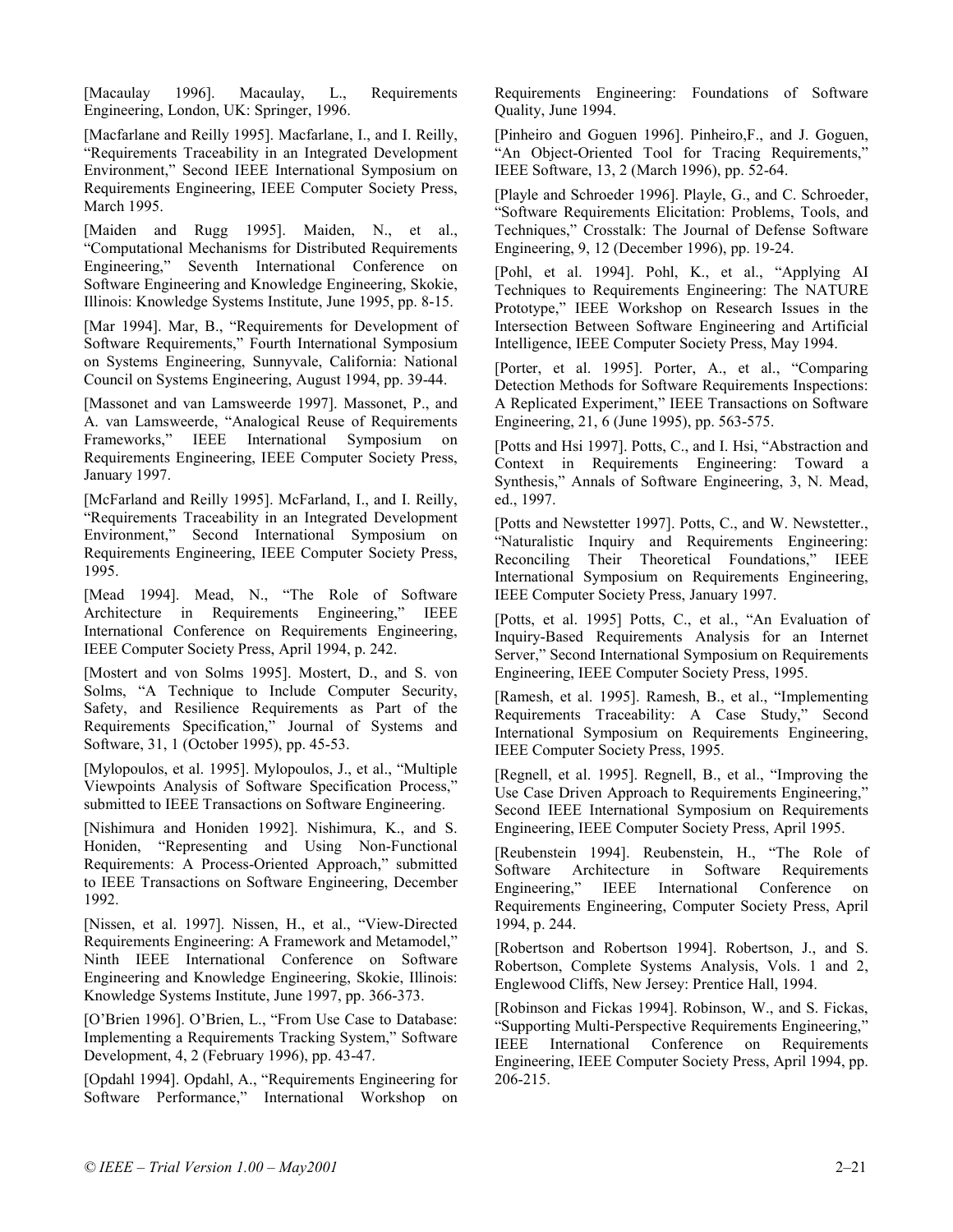[Rolland 1994]. Rolland, C., "Modeling and Evolution of Artifacts," IEEE International Conference on Requirements Engineering, IEEE Computer Society Press, April 1994, pp. 216-219.

[Schoening 1994]. Schoening, W., "The Next Big Step in Systems Engineering Tools: Integrating Automated Requirements Tools with Computer Simulated Synthesis and Test," Fourth International Symposium on Systems Engineering, Sunnyvale, California: National Council on Systems Engineering, August 1994, pp. 409-415.

[Shekaran 1994]. Shekaran, M., "The Role of Software Architecture in Requirements Engineering," IEEE International Conference on Requirements Engineering, IEEE Computer Society Press, April 1994, p. 245.

[Siddiqi, et al. 1997]. Siddiqi, J., et al., "Towards Quality Requirements Via Animated Formal Specifications," Annals of Software Engineering, 3, N. Mead, ed., 1997.

[Spanoudakis and Finkelstein 1997]. Spanoudakis, G., and A. Finkelstein, "Reconciling Requirements: A Method for Managing Interference, Inconsistency, and Conflict," Annals of Software Engineering, 3, N. Mead, ed., 1997.

[Stevens 1994]. Stevens, R., "Structured Requirements," Fourth International Symposium on Systems Engineering, Sunnyvale, California: National Council on Systems Engineering, August 1994, pp. 99-104.

[van Lamsweerde, et al. 1995] van Lamsweerde, A., et al., "Goal-Directed Elaboration of Requirements for a Meeting Scheduler: Problems and Lessons Learnt," Second International Symposium on Requirements Engineering, IEEE Computer Society Press, 1995.

[White and Edwards 1995]. White, S., and M. Edwards, "A Requirements Taxonomy for Specifying Complex Systems," First IEEE International Conference on Engineering of Complex Computer Systems, IEEE Computer Society Press, November 1995.

[Wiley 1999]. Wiley, B., Essential System Requirements: A Practical Guide to Event-Driven Methods, Addison-Wesley, 1999.

[Wyder 1996]. Wyder, T., "Capturing Requirements With Use Cases," Software Development, 4, 2 (February 1996), pp. 36-40.

[Yen and Tiao 1997]. Yen, J., and W. Tiao, "A Systematic Tradeoff Analysis for Conflicting Imprecise Requirements," IEEE International Symposium on Requirements Engineering, Computer Society Press, March 1997.

[Yu 1997]. Yu, E., "Towards Modeling and Reasoning Support for Early-Phase Requirements Engineering," IEEE International Symposium on Requirements Engineering, IEEE Computer Society Press, March 1997.

[Zave and Jackson 1996]. Zave, P., and M. Jackson, "Where Do Operations Come From? A Multiparadigm Specification Technique," IEEE Transactions on Software Engineering, 22, 7 (July 1996), pp. 508-528.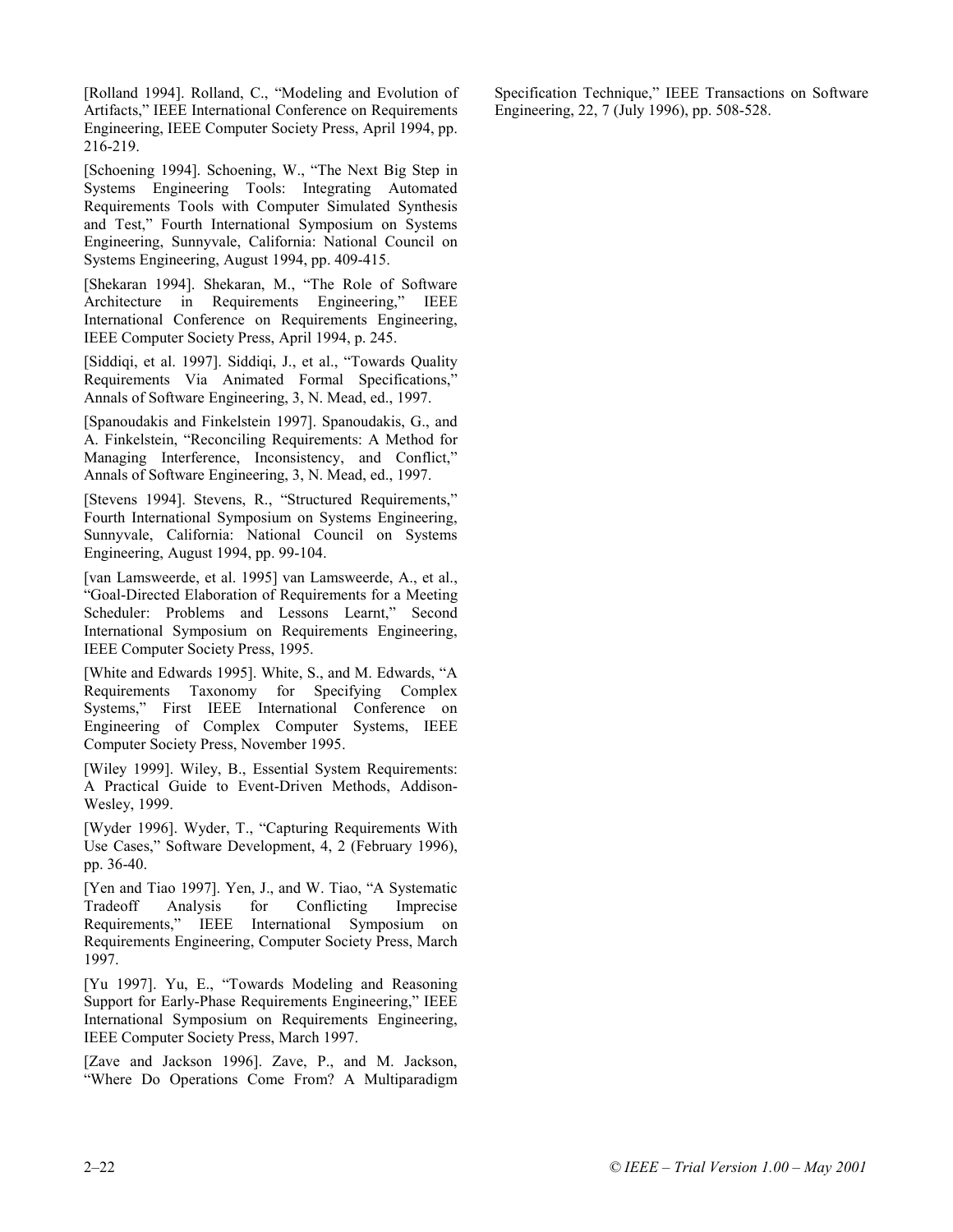#### **APPENDIX B – REFERENCES USED TO WRITE AND JUSTIFY THE DESCRIPTION**

[Acosta 1994]. Acosta, R., et al., "A Case Study of Applying Rapid Prototyping Techniques in the Requirements Engineering Environment," IEEE International Conference on Requirements Engineering, IEEE Computer Society Press, April 1994, pp. 66-73.

[Alford 1994]. Alford, M., "Attacking Requirements Complexity Using a Separation of Concerns," IEEE International Conference on Requirements Engineering, IEEE Computer Society Press, April 1994, pp. 2-5.

[Alford 1994]. Alford, M., "Panel Session Issues in Requirements Engineering Technology Transfer: From Researcher to Entrepreneur," IEEE International Conference on Requirements Engineering, IEEE Computer Society Press, April 1994, p. 144.

[Anderson 1985]. Anderson, T., Software Requirements: Specification and Testing, Oxford, UK: Blackwell Publishing, 1985.

[Anderson and Durney 1993]. Anderson, J., and B. Durney, "Using Scenarios in Deficiency-Driven Requirements Engineering," International Symposium on Requirements Engineering, IEEE Computer Society Press, January 1993, pp. 134-141.

[Andriole 1992]. Andriole, S., "Storyboard Prototyping For Requirements Verification," Large Scale Systems, 12 (1987), pp. 231-247. 14.[Andriole 1992]

[Andriole 1995]. Andriole, S., "Interactive Collaborative Requirements Management," Software Development, (September 1995).

[Andriole 1996]. Andriole, S.J., Managing Systems Requirements: Methods, Tools and Cases. McGraw-Hill, 1996.

[Anton and Potts 1998]. Anton, A., and C. Potts, "The Use of Goals to Surface Requirements for Evolving Systems," Twentieth International Conference on Software Engineering, IEEE Computer Society, 1998.

[Ardis, et al. 1995]. Ardis, M., et al., "A Framework for Evaluating Specification Methods for Reactive Systems," Seventeenth IEEE International Conference on Software Engineering, IEEE Computer Society Press, 1995.

[Bickerton and Siddiqi 1993]. Bickerton, M., and J. Siddiqi, "The Classification of Requirements Engineering Methods," IEEE International Symposium on Requirements Engineering, IEEE Computer Society Press, January 1993, pp. 182-186.

[Blanchard and Fabrycky 1998]. Blanchard, B. and Fabrycky, W.J., Systems Engineering Analysis, Prentice Hall, 1998.

[Blum 1983]. Blum, B., "Still More About Prototyping," ACM Software Engineering Notes, 8, 3 (May 1983), pp. 9- 11.

[Blum 1993]. Blum, B., "Representing Open Requirements with a Fragment-Based Specification," IEEE Transaction on Systems, Man and Cybernetics, 23, 3 (May-June 1993), pp. 724-736.

[Blyth, et al. 1993a]. Blyth, A., et al., "A Framework for Modelling Evolving Requirements," IEEE International Conference on Computer Software and Applications, IEEE Computer Society Press, 1993.

[Boehm 1994]. Boehm, B., P. Bose, et al., "Software Requirements as Negotiated Win Conditions," Proc. 1st International Conference on Requirements Engineering (ICRE), Colorado Springs, Co, USA, (1994), pp.74-83.

[Boehm, et al. 1995]. Boehm, B., et al., "Software Requirements Negotiation and Renegotiation Aids: A Theory-W Based Spiral Approach," Seventeenth IEEE International Conference on Software Engineering, IEEE Computer Society Press, 1995.

[Brown and Cady 1993]. Brown, P., and K. Cady, "Functional Analysis vs. Object-Oriented Analysis: A View From the Trenches," Third International Symposium on Systems Engineering, Sunnyvale, California: National Council on Systems Engineering, July 1993.

[Byrne 1994]. Byrne, E., "IEEE Standard 830: Recommended Practice for Software Requirements Specification," IEEE International Conference on Requirements Engineering, IEEE Computer Society Press, April 1994, p. 58.

[Burns and McDermid 1994]. Burns, A., and J. McDermid, "Real-Time Safety-Critical Systems: Analysis and Synthesis," IEE Software Engineering Journal, 9, 6 (November 1994), pp. 267-281.

[Checkland and Scholes 1990]. Checkland, P., and J. Scholes, Soft Sysems Methodology in Action. John Wiley and Sons, 1990.

[Chung 1991a]. Chung, L., "Representation and Utilization of Nonfunctional Requirements for Information System Design," Third International Conference on Advanced Information Systems Engineering (CAiSE '90), Springer-Verlag, 1991, pp. 5-30.

[Chung 1999]. Chung, L., Nixon, B.A., Yu. E., Mylopoulos, J., Non-functional Requirements in Software Engineering, Kluwer Academic Publishers, 1999.

[Chung, et al. 1995]. Chung, L., et al., "Using Non-Functional Requirements to Systematically Support Change," Second International Symposium on Requirements Engineering, IEEE Computer Society Press, 1995.

[Connell and Shafer 1989]. Connell, J., and L. Shafer, Structured Rapid Prototyping, Englewood Cliffs, New Jersey, 1989.

[Coombes and McDermid 1994]. Coombes, A., and J. McDermid, "Using Quantitative Physics in Requirements Specification of Safety Critical Systems" Workshop on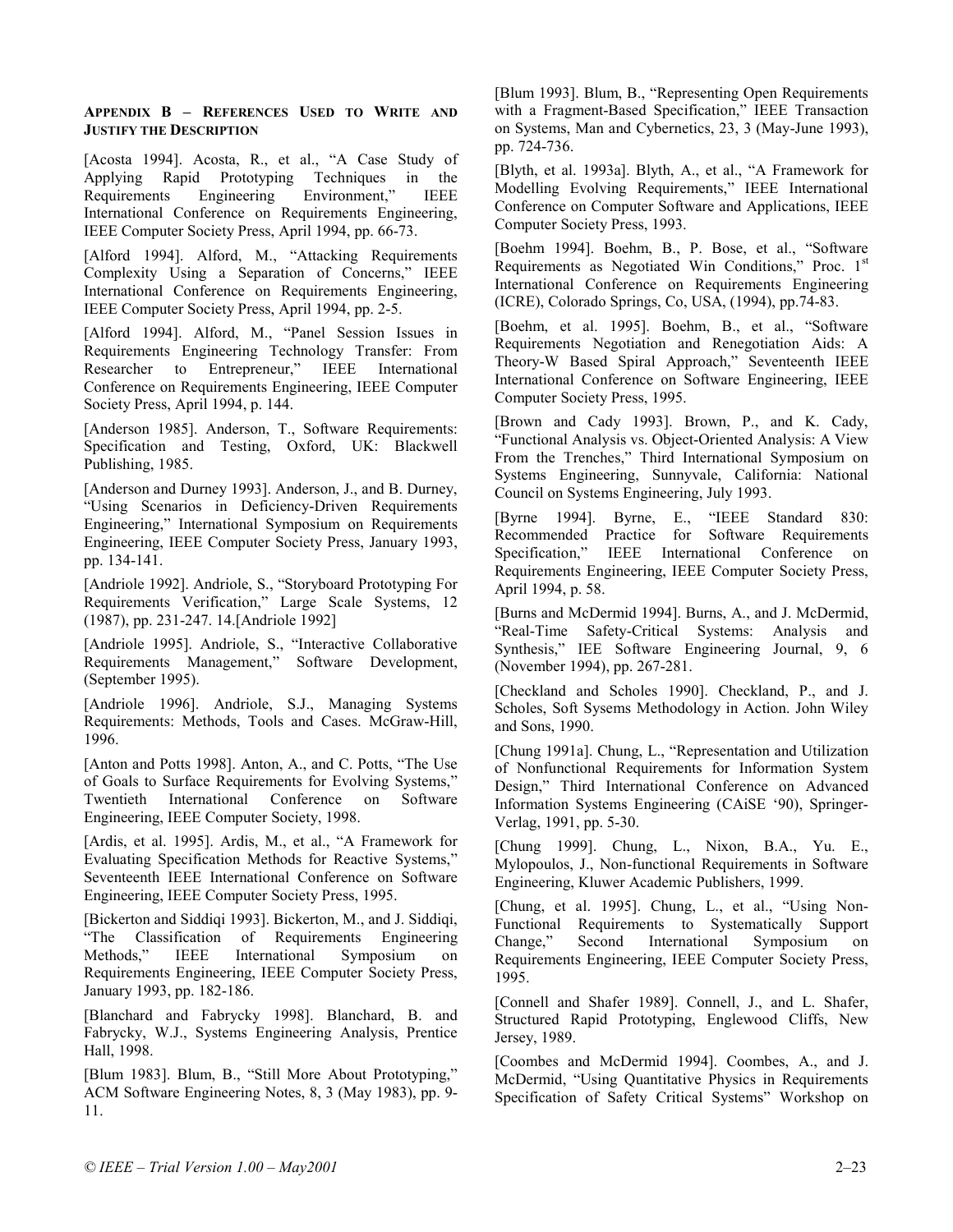Research Issues in the Intersection Between Software Engineering and Artificial Intelligence, Sorrento, Italy, May 1994.

[Costello and Liu 1995]. Costello, R., and D. Liu, "Metrics for Requirements Engineering," Journal of Systems and Software, 29, 1 (April 1995), pp. 39-63.

[Curtis 1994]. Curtis, A., "How to Do and Use Requirements Traceability Effectively," Fourth International Symposium on Systems Engineering, Sunnyvale, California: National Council on Systems Engineering, August 1994, pp. 57-64.

[Davis 1993]. Davis, A.M., Software Requirements: Objects, Functions and States. Prentice-Hall, 1993.

[Davis 1995a]. Davis, A., 201 Principles of Software Development, New York, New York: McGraw Hill, 1995.

[Davis 1995b]. Davis, A., "Software Prototyping," in Advances in Computing, 40, M. Zelkowitz, ed., New York, New York: Academic Press, 1995.

[Davis, et al. 1997]. Davis, A., et al., "Elements Underlying Requirements Specification," Annals of Software Engineering, 3, N. Mead, ed., 1997.

[De Lemos, et al. 1992]. De Lemos, R., et al., "Analysis of Timeliness Requirements in Safety-Critical Systems," Symposium on Formal Techniques in Real-Time and Fault Tolerant Systems, Nijmegen, The Netherlands: Springer Verlag, January 1992, pp. 171-192.

[Dobson 1991]. Dobson, J., "A methodology for analysing human computer-related issues in secure systems," International Conference on Computer Security and Integrity in our Changing World, Espoo, Finland, (1991), pp. 151-170.

[Dobson, et al. 1992]. Dobson, J., et al., "The ORDIT Approach to Requirements Identification," IEEE International Conference on Computer Software and Applications, IEEE Computer Society Press, 1992, pp. 356- 361.

[Dorfman and Thayer 1997]. Dorfman, M., and R.H. Thayer, Software Engineering. IEEE Computer Society Press, 1997.

[Easterbrook and Nuseibeh 1996]. Easterbrook, S., and B. Nuseibeh, "Using viewpoints for inconsistency management," Software Engineering Journal, 11, 1, 1996, pp.31-43.

[Ebert 1997]. Ebert, C., "Dealing with Non-Functional Requirements in Large Software Systems," Annals of Software Engineering, 3, N. Mead, ed., 1997.

[El Emam 1997]. EL Amam K., J. Drouin, et al., SPICE: The theory and Practice of Software Process Improvement and Capability Determination. IEEE Computer Society Press, 1997.

[El Emam and Madhavji 1995]. El Emam, K., and N. Madhavji, "Measuring the Success of Requirements Engineering," Second International Symposium on Requirements Engineering, IEEE Computer Society Press, 1995.

[Fagan 1986]. Fagan, M.E., "Advances in Software Inspection," IEEE Transactions on Software Engineering 12, 7, 1986, pp. 744-51.

[Feather 1991]. Feather, M., "Requirements Engineering: Getting Right from Wrong," Third European Software Engineering Conference, Springer Verlag, 1991.

[Fenton 1991]. Fenton, N. E., Software metrics: A rigorous approach. Chapman and Hall, 1991.

[Fiksel 1991]. Fiksel, J., "The Requirements Manager: A Tool for Coordination of Multiple Engineering Disciplines," CALS and CE '91, Washington, D.C., June 1991.

[Finkelstein 1992]. Finkelstein, A., Kramer, J., B. Nuseibeh and M. Goedicke, "Viewpoints: A framework for integrating multiple perspectives in systems development," International Journal of Software Engineering and Knowledge Engineering, 2, 10, (1992), pp.31-58.

[Garlan 1994]. Garlan, D., "The Role of Software Architecture in Requirements Engineering," IEEE International Conference on Requirements Engineering, IEEE Computer Society Press, April 1994, p. 240.

[Gause and Weinberg 1989]. Gause, D.C., and G. M. Weinberg, Exploring Requirements : Quality Before Design, Dorset House, 1989.

[Gilb and Graham 1993]. Gilb, T., and D. Graham, Software Inspection. Wokingham: Addison-Wesley, 1993.

[Goguen and Linde 1993]. Goguen, J., and C. Linde, "Techniques for Requirements Elicitation," International Symposium on Requirements Engineering, IEEE Computer Society Press, January 1993, pp. 152-164.

[Gomaa 1995]. Gomaa, H., "Reusable Software Requirements and Architectures for Families of Systems," Journal of Systems and Software, 28, 3 (March 1995), pp. 189-202.

[Grady 1993a]. Grady, J., Systems Requirements Analysis, New York, New York: McGraw Hill, 1993.

[Graham 1998]. Graham, I., Requirements Engineering and Rapid Development: An Object-Oriented Approach, Addison Wesley, 1998.

[Hadden 1997]. Hadden, R., "Does Managing Requirements Pay Off?," American Programmer, 10, 4 (April 1997), pp. 10-12.

[Hall 1996]. Hall, A., "Using Formal Methods to Develop an ATC Information System," IEEE Software 13, 2, 1996, pp.66-76.

[Hansen, et al. 1991]. Hansen, K., et al., "Specifying and Verifying Requirements of Real-Time Systems," ACM SIGSOFT Conference on Software for Critical Systems, December 1991, pp. 44-54.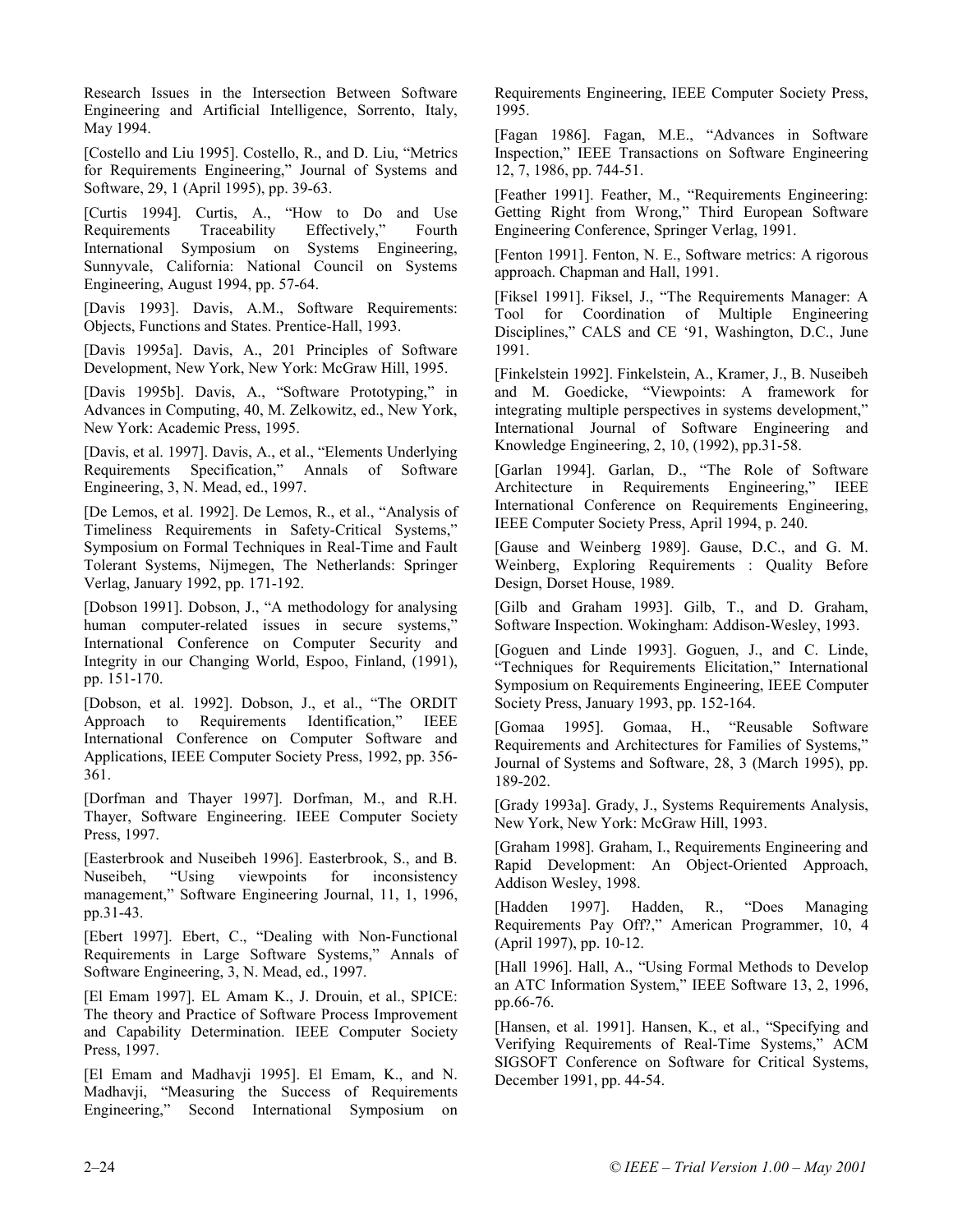[Harel 1988]. Harel, D., "On Visual Formalisms," Communications of the ACM, 31, 5 (May 1988), pp. 8-20.

[Harel 1992]. Harel, D., "Biting the Silver Bullet: Towards a Brighter Future for System Development," IEEE Computer, 25, 1 (January 1992), pp. 8-20.

[Harel and Kahana 1992]. Harel, D., and C. Kahana, "On Statecharts with Overlapping," ACM Transactions on Software Engineering and Methodology, 1, 4 (October 1992), pp. 399-421.

[Harwell 1993]. Harwell, R., et al, "What is a Requirement," Proc 3rd Ann. Int'l Symp. Nat'l Council Systems Eng., (1993), pp.17-24.

[Heimdahl and Leveson 1995]. Heimdahl, M., and N. Leveson, "Completeness and Consistency Analysis of State-Based Requirements," Seventeenth IEEE International Conference on Software Engineering, IEEE Computer Society Press, 1995.

[Hofmann 1993]. Hofmann, H., Requirements Engineering: A Survey of Methods and Tools, Technical Report #TR-93.05, Institute for Informatics, Zurich, Switzerland: University of Zurich, 1993.

[Honour 1994]. Honour, E., "Requirements Management Cost/Benefit Selection Criteria," Fourth International Symposium on Systems Engineering, Sunnyvale, California: National Council on Systems Engineering, August 1994, pp. 149-156.

[Hooks and Stone 1992] Hooks, I., and D. Stone, "Requirements Management: A Case Study NASA's Assured Crew Return Vehicle," Second Annual International Symposium on Requirements Engineering, Seattle, Washington: National Council on Systems Engineering, July 1992.

[Hsia, et al. 1997]. Hsia, P. et al., "Software Requirements and Acceptance Testing," Annals of Software Engineering, 3, N. Mead, ed., 1997.

[Humphery 1988]. Humphery, W.S., "Characterizing the Software Process," IEEE Software 5, 2 (1988), pp. 73-79.

[Humphery 1989]. Humphery, W., Managing the Software Process, Reading, Massachusetts: Addison Wesley, 1989.

[Hutchings 1995]. Hutchings, A., and S. Knox, "Creating products customers demand," Communications of the ACM, 38, 5, (May 1995), pp. 72-80.

[IEEE 1998a]. IEEE Std 830-1998. IEEE Recommended Practice for Software Requirements Specifications.

[IEEE 1998b]. IEEE Std 1362-1998. IEEE Guide for Information Technology – System Definition – Concept of Operations (ConOps) Document.

[Ince 1994]. Ince, D., ISO 9001 and Software Quality Assurance. London: McGraw-Hill, 1994.

[Jackson and Zave 1995]. Jackson, M., and P. Zave, "Deriving Specifications from Requirements: An Example," Seventeenth IEEE International Conference on Software Engineering, IEEE Computer Society Press, 1995.

[Jarke and Pohl 1994]. Jarke, M., and K. Pohl, "Requirements Engineering in 2001: Virtually Managing a Changing Reality," IEE Software Engineering Journal, 9, 6 (November 1994), pp. 257-266.

[Jarke, et al. 1993]. Jarke, M., et al., "Theories Underlying Requirements Engineering: An Overview of NATURE at Genesis," IEEE International Symposium on Requirements Engineering, IEEE Computer Society Press, January 1993, pp. 19-31.

[Jenkins 1994]. Jenkins, M., "Requirements Capture," Conference on Requirements Elicitation for Software-Based Systems, July 1994.

[Jirotka 1991]. Jirotka, M., Ethnomethodology and Requirements Engineering, Centre for Requirements and Foundations Technical Report, Oxford, UK: Oxford University Computing Laboratory, 1991.

[Kotonya 1999]. Kotonya, G., "Practical Experience with Viewpoint-oriented Requirements Specification," Requirements Engineering, 4, 3, 1999, pp.115-133.

[Kotonya and Sommerville 1996]. Kotonya, G., and I. Sommerville, "Requirements Engineering with viewpoints," Software Engineering, 1, 11, 1996, pp.5-18.

[Kotonya and Sommerville 1998]. Kotonya, G., and I. Sommerville, Requirements Engineering: Processes and Techniques. John Wiley and Sons, 1998.

[Lam, et al. 1997a]. Lam, W., et al., "Ten Steps Towards Systematic Requirements Reuse," IEEE International Symposium on Requirements Engineering, IEEE Computer Society Press, January 1997.

[Leveson 1986]. Leveson, N.G., "Software safety - why, what, and how," Computing surveys, 18, 2, (1986), pp. 125-163.

[Leveson 1995]. Leveson, N.G., Safeware: System Safety and Computers. Reading, Massachusetts: Addison-Wesley, 1995.

[Loucopulos and Karakostas 1995]. Loucopulos, P., and V. Karakostas, Systems Requirements Engineering. McGraw-Hill, 1995.

[Lutz 1993]. Lutz, R., "Analyzing Software Requirements Errors in Safety-Critical, Embedded Systems," IEEE International Symposium on Requirements Engineering, IEEE Computer Society Press, January 1993, pp. 126-133.

[Lutz 1996]. Lutz, R., "Targeting Safety-Related Errors During Software Requirements Analysis," The Journal of Systems and Software, 34, 3 (September 1996), pp. 223- 230.

[Maiden and Sutcliffe 1993]. Maiden, N., and A. Sutcliffe, "Requirements Engineering By Example: An Empirical Study," International Symposium on Requirements Engineering, IEEE Computer Society Press, January 1993, pp. 104-111.